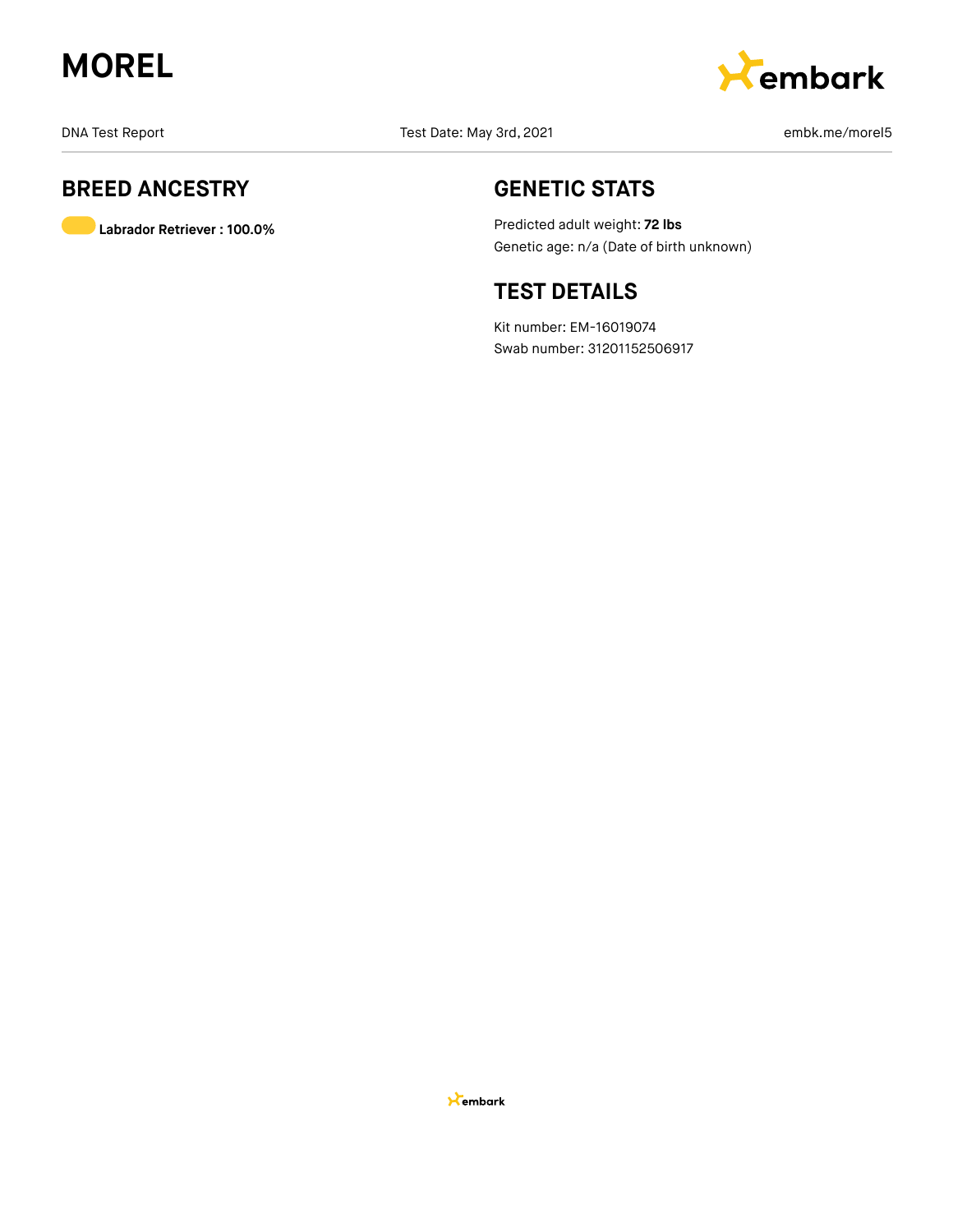

#### **Fun Fact**

We're pretty sure Labradors came from the island of Newfoundland, and many experts believe that the Newfoundland breed was developed in neighboring Labrador! By our calculations, there are 10 times as many Labradors in North America than there are people living in Labrador and Newfoundland.

DNA Test Date: May 3rd, 2021 embk.me/morel5



## **LABRADOR RETRIEVER**

The Labrador Retriever has been the most popular AKC breed in the United States every year for the past 25 years. Their origins have been traced to the St. John's dog, named for the capital city of the Canadian province "Newfoundland and Labrador." The St. John's was developed from imported European dogs for fishing and hunting on the island of Newfoundland in the 18th century.During the 19th century St John's were bred in England and developed into the Labradors we know and love. Labradors were recognized as a breed by the British Kennel Club in 1903 and by the AKC in 1917. With their friendly dispositions and weatherproof build, they are terrific family dogs and outdoor companions. Most Labradors are very active with an appetite to match, and need plenty of exercise. Labradors often love to swim. Their double-coated weather-resistant fur can cause heavy shedding. Great hunting dogs and popular household companions, Labrador Retrievers are also employed as guide dogs and search-and-rescue dogs.

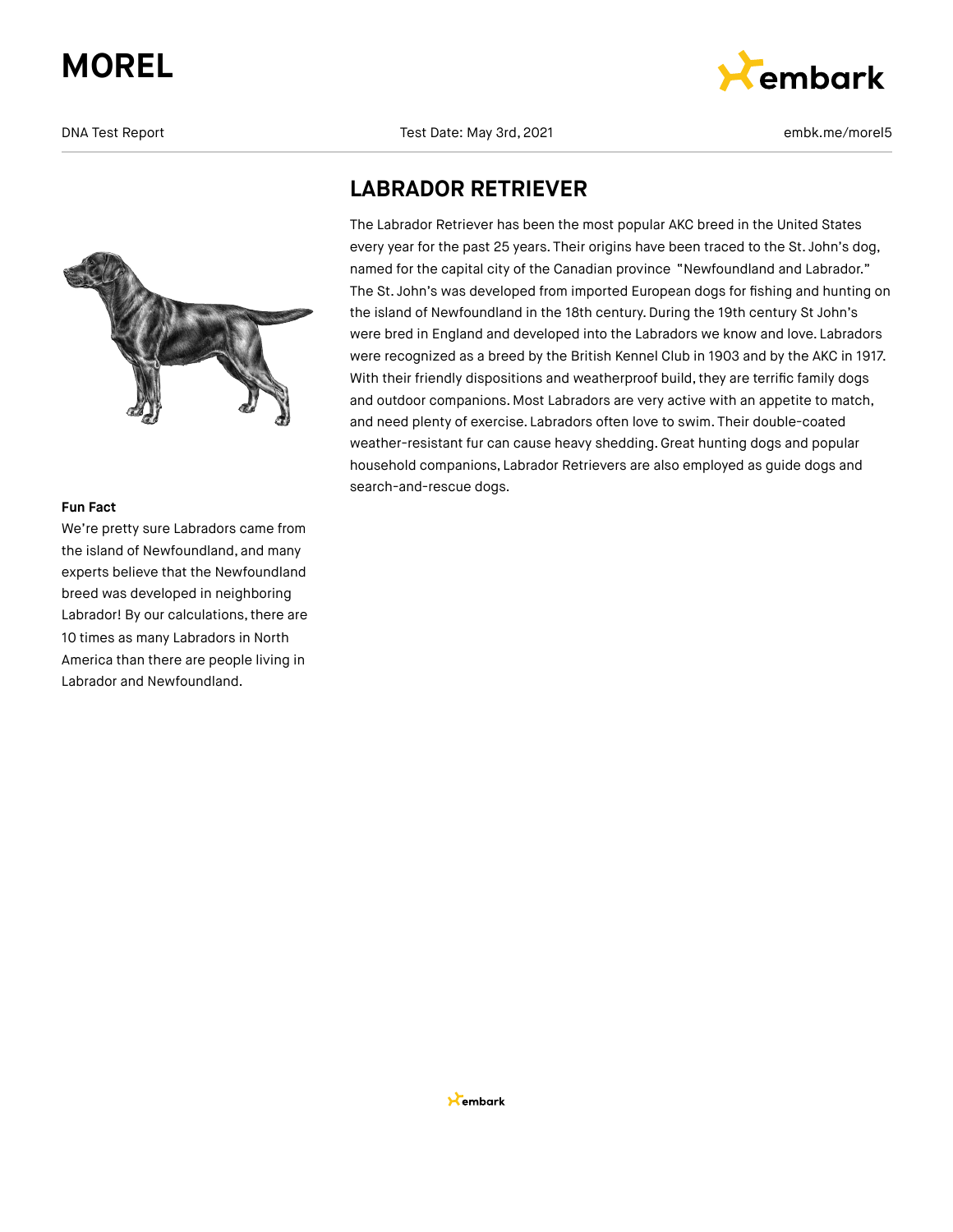



DNA Test Date: May 3rd, 2021 **Example 2018** 2021 **embk.me/morel5** 

## **MATERNAL LINE**



Through Morel's mitochondrial DNA we can trace his mother's ancestry back to where dogs and people first became friends. This map helps you visualize the routes that his ancestors took to your home. Their story is described below the map.

#### **HAPLOGROUP: A1a**

A1a is the most common maternal lineage among Western dogs. This lineage traveled from the site of dog domestication in Central Asia to Europe along with an early dog expansion perhaps 10,000 years ago. It hung around in European village dogs for many millennia. Then, about 300 years ago, some of the prized females in the line were chosen as the founding dogs for several dog breeds. That set in motion a huge expansion of this lineage. It's now the maternal lineage of the overwhelming majority of Mastiffs, Labrador Retrievers and Gordon Setters. About half of Boxers and less than half of Shar-Pei dogs descend from the A1a line. It is also common across the world among village dogs, a legacy of European colonialism.

#### **HAPLOTYPE: A400**

Part of the A1a haplogroup, this haplotype occurs most frequently in mixed breed dogs.

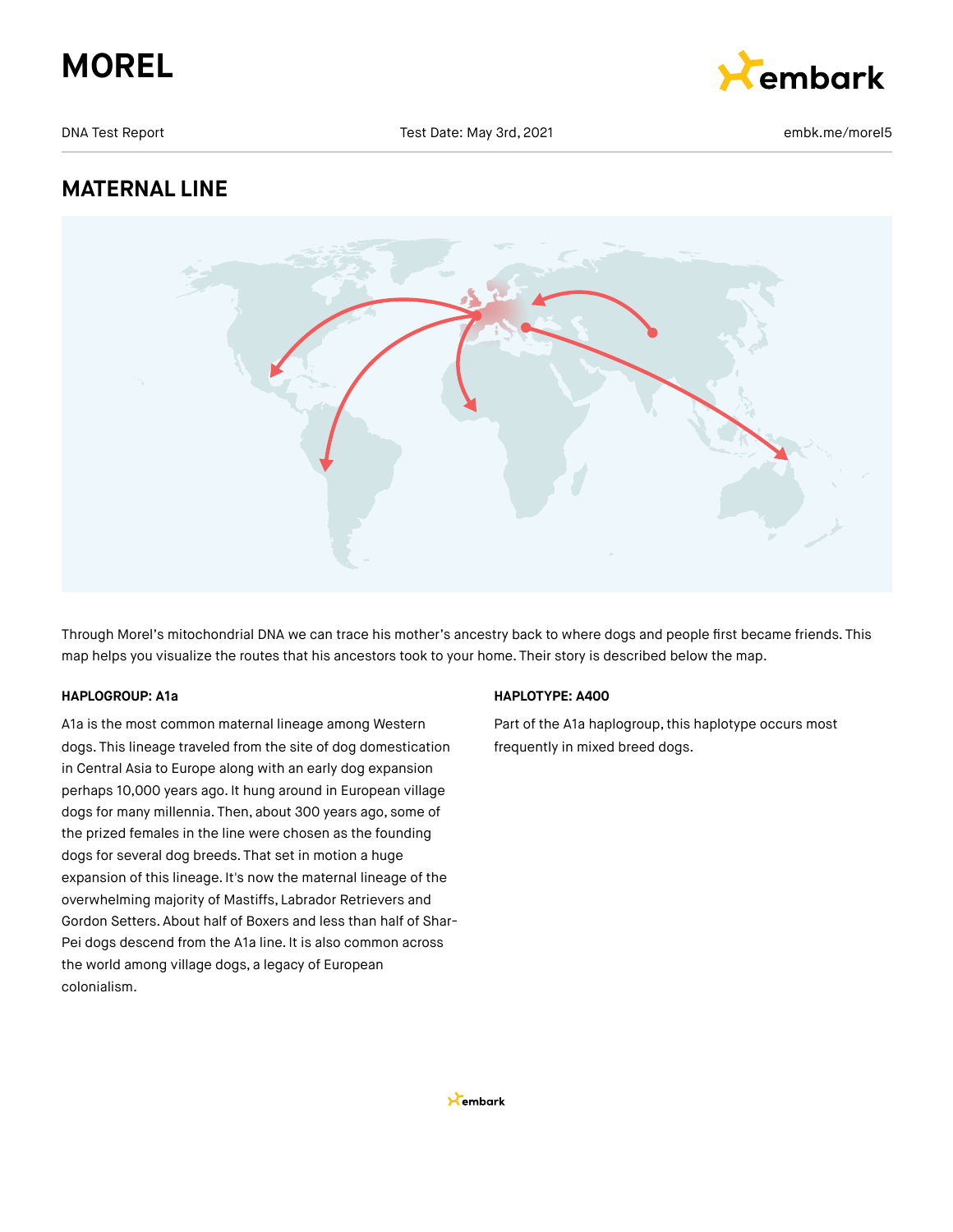



DNA Test Date: May 3rd, 2021 **Example 2021** embk.me/morel5

## **PATERNAL LINE**



Through Morel's Y chromosome we can trace his father's ancestry back to where dogs and people first became friends. This map helps you visualize the routes that his ancestors took to your home. Their story is described below the map.

#### **HAPLOGROUP: A2b**

A2b appears to have split a few times in succession, which means that some of the Central Asian male ancestors of this lineage went their separate ways before their respective Y chromosomes made their rounds. There is not much diversity in this lineage, meaning that it has only begun to take off recently. Two iconic breeds, the Dachshund and Bloodhound, represent this lineage well. Over half of Rottweilers are A2b, as are the majority of Labrador Retrievers and Cavalier King Charles Spaniels. While A2a is restricted mostly to East Asia, this paternal line is also found among European breeds.

#### **HAPLOTYPE: Hc.17**

Part of the A2b haplogroup, this haplotype occurs most frequently in mixed breed dogs.

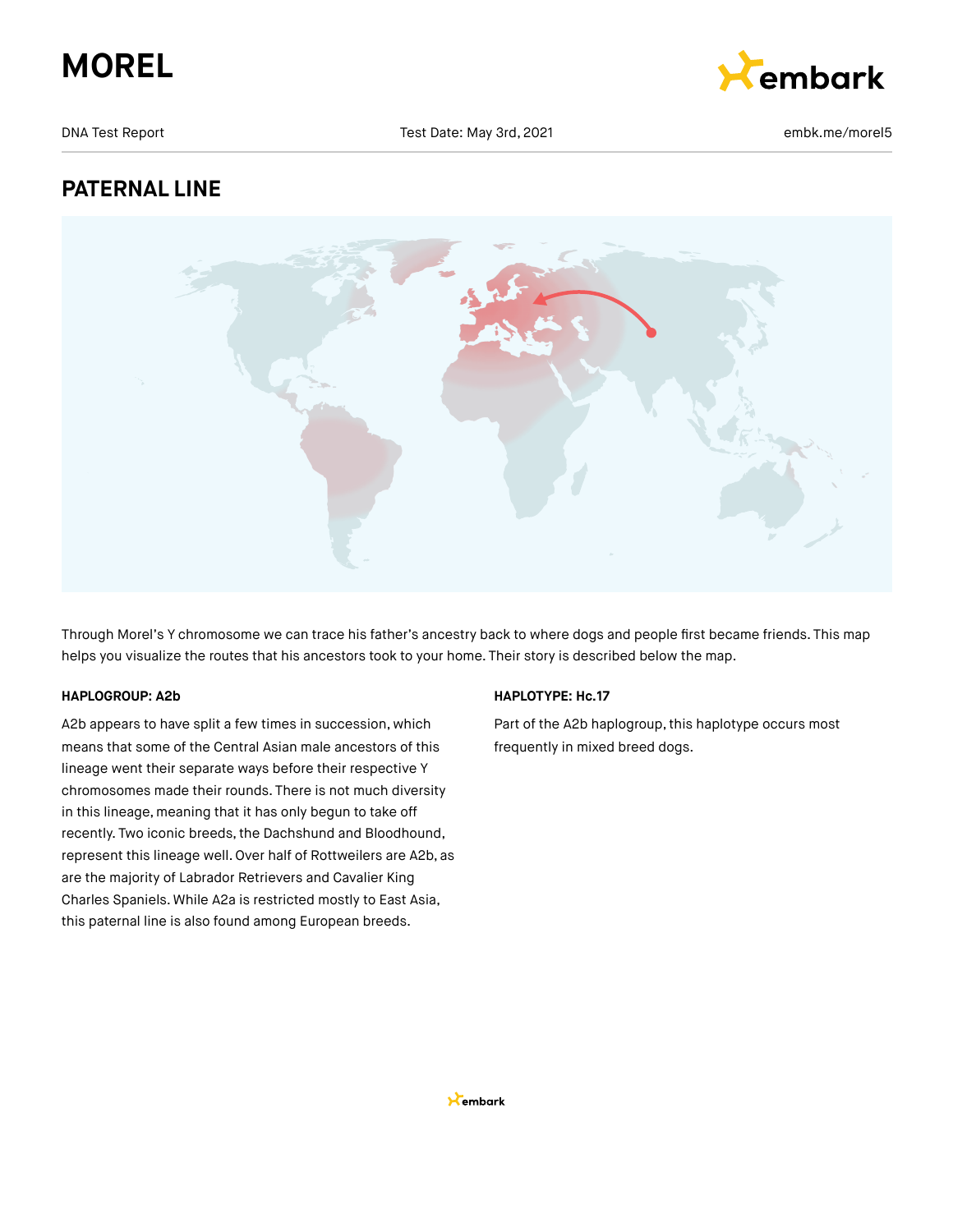



## **TRAITS: COAT COLOR**

**TRAIT RESULT**

#### **E Locus (MC1R)**

The E Locus determines if and where a dog can produce dark (black or brown) hair. Dogs with two copies of the recessive **e** allele do not produce dark hairs at all, and will be "red" over their entire body. The shade of red, which can range from a deep copper to yellow/gold to cream, is dependent on other genetic factors including the Intensity loci. In addition to determining if a dog can develop dark hairs at all, the E Locus can give a dog a black "mask" or "widow's peak," unless the dog has overriding coat color genetic factors. Dogs with one or two copies of the **Em** allele usually have a melanistic mask (dark facial hair as commonly seen in the German Shepherd and Pug).Dogs with no copies of **Em** but one or two copies of the **Eg** allele usually have a melanistic "widow's peak" (dark forehead hair as commonly seen in the Afghan Hound and Borzoi, where it is called either "grizzle" or "domino").

**No dark hairs anywhere (ee)**

#### **K Locus (CBD103)**

The K Locus **K<sup>B</sup>** allele "overrides" the A Locus, meaning that it prevents the A Locus genotype from affecting coat color. For this reason, the **K<sup>B</sup> allele is referred to as the "dominant** black" allele. As a result, dogs with at least one **K<sup>B</sup> allele will usually have solid black** or brown coats (or red/cream coats if they are **ee** at the E Locus) regardless of their genotype at the A Locus, although several other genes could impact the dog's coat and cause other patterns, such as white spotting. Dogs with the k<sup>y</sup>k<sup>y</sup> genotype will show a coat color pattern based on the genotype they have at the A Locus. Dogs who test as  $K^B K^y$  may be brindle rather than black or brown.

**Not expressed (K K ) B B**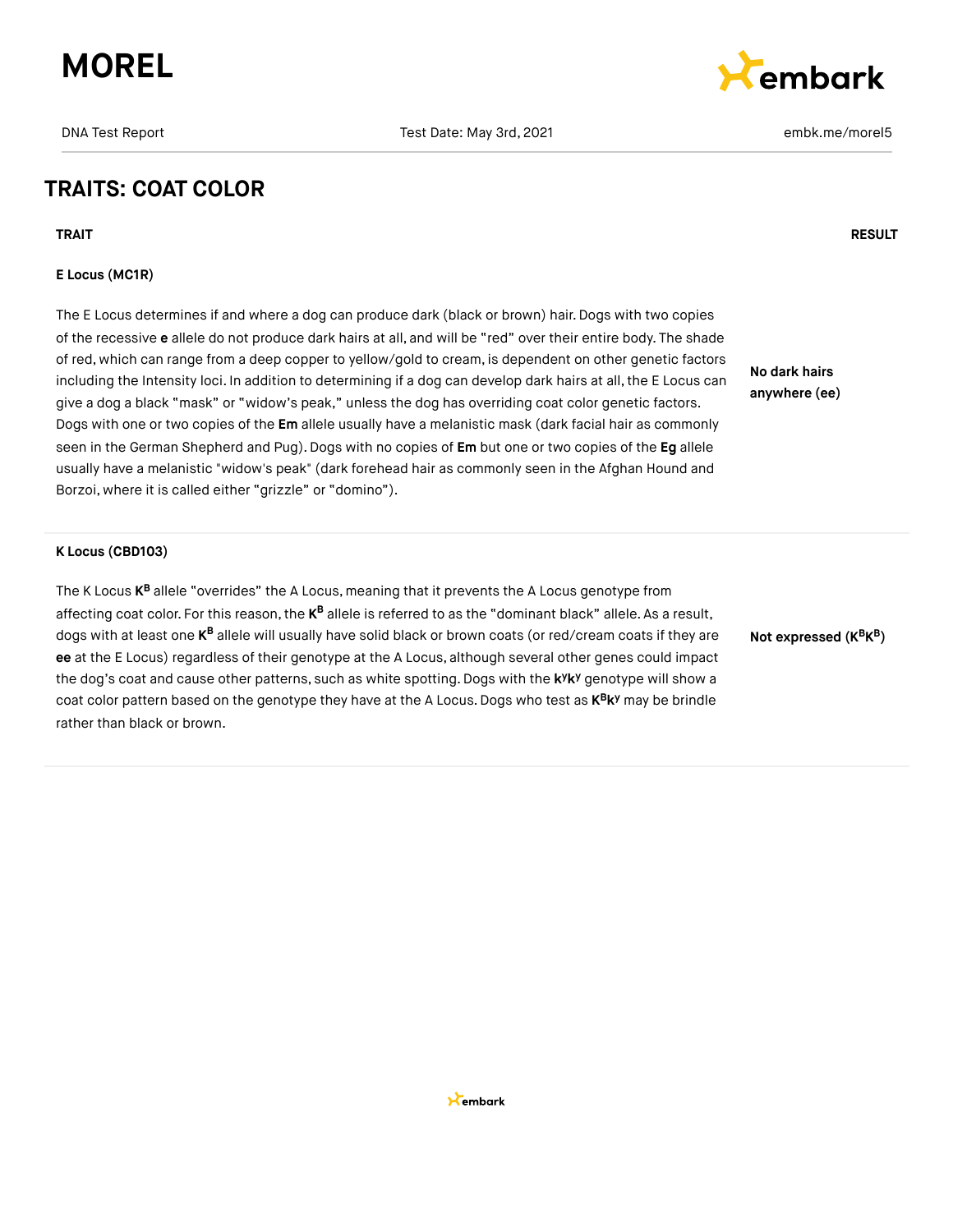



## **TRAITS: COAT COLOR (CONTINUED)**

#### **TRAIT RESULT**

#### **Intensity Loci LINKAGE**

Areas of a dog's coat where dark (black or brown) pigment is not expressed either contain red/yellow pigment, or no pigment at all. Five locations across five chromosomes explain approximately 70% of red pigmentation "intensity" variation across all dogs. Dogs with a result of **Intense Red Pigmentation** will likely have deep red hair like an Irish Setter or "apricot" hair like some Poodles, dogs with a result of **Intermediate Red Pigmentation** will likely have tan or yellow hair like a Soft-Coated Wheaten Terrier, and dogs with **Dilute Red Pigmentation** will likely have cream or white hair like a Samoyed. Because the mutations we test may not directly cause differences in red pigmentation intensity, we consider this to be a linkage test.

**Any pigmented hair likely yellow or tan (Intermediate Red Pigmentation)**

#### **A Locus (ASIP)**

The A Locus controls switching between black and red pigment in hair cells, but it will only be expressed in dogs that are not ee at the E Locus and are k<sup>y</sup>k<sup>y</sup> at the K Locus. Sable (also called "Fawn") dogs have a mostly or entirely red coat with some interspersed black hairs. Agouti (also called "Wolf Sable") dogs have red hairs with black tips, mostly on their head and back.Black and tan dogs are mostly black or brown with lighter patches on their cheeks, eyebrows, chest, and legs. Recessive black dogs have solid-colored black or brown coats.

**Not expressed (a a ) t t**

**Not expressed (DD)**

#### **D Locus (MLPH)**

The D locus result that we report is determined by two different genetic variants that can work together to cause diluted pigmentation. These are the common **d** allele, also known as "**d1**", and a less common allele known as "d2". Dogs with two d alleles, regardless of which variant, will have all black pigment lightened ("diluted") to gray, or brown pigment lightened to lighter brown in their hair, skin, and sometimes eyes. There are many breed-specific names for these dilute colors, such as "blue", "charcoal", "fawn", "silver", and "Isabella".Note that in certain breeds, dilute dogs have a higher incidence of Color Dilution Alopecia. Dogs with one **d** allele will not be dilute, but can pass the **d** allele on to their puppies. To view your dog's **d1** and **d2** test results, click the "SEE DETAILS" link in the upper right hand corner of the "Base Coat Color" section of the Traits page, and then click the "VIEW SUBLOCUS RESULTS" link at the bottom of the page.

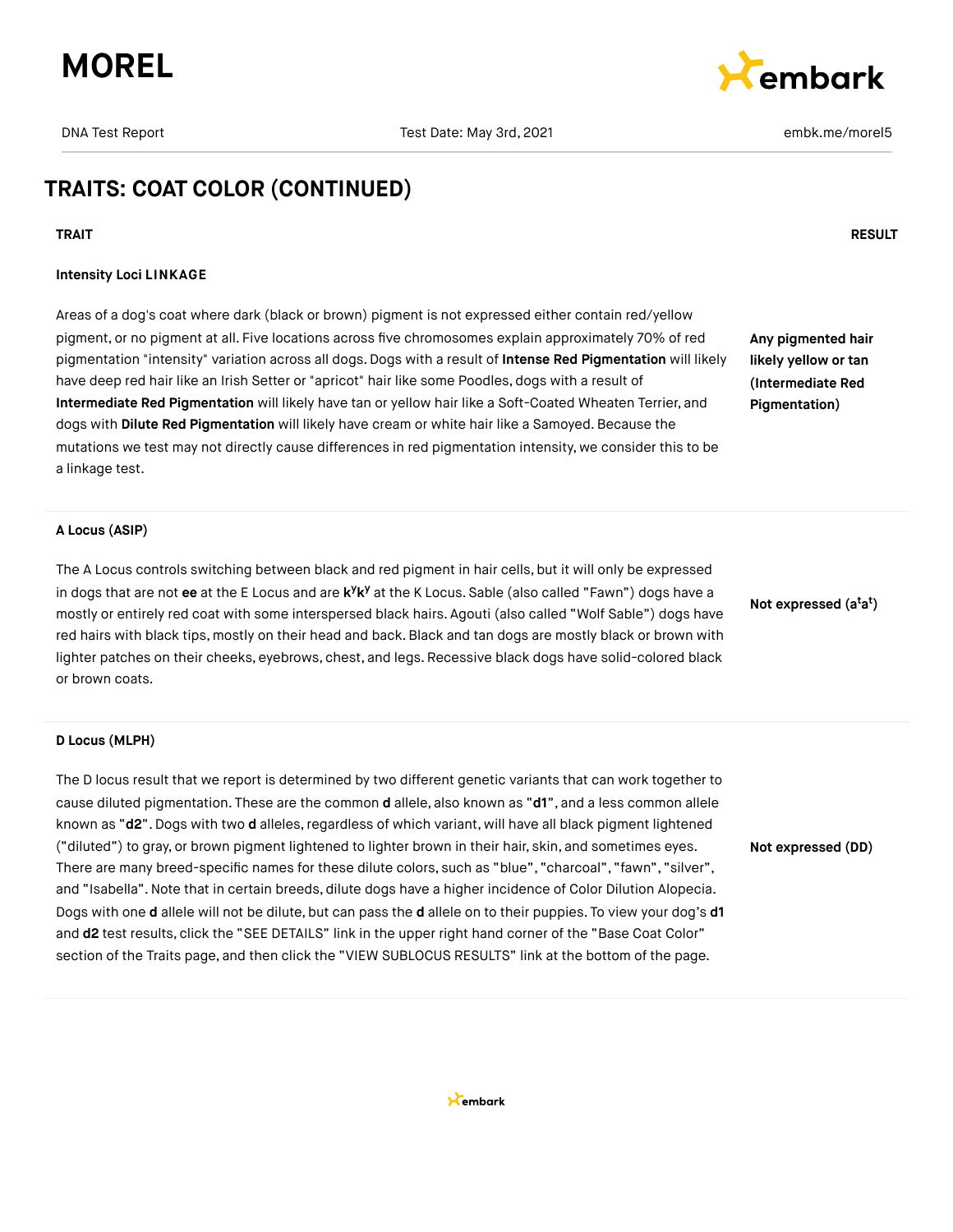



## **TRAITS: COAT COLOR (CONTINUED)**

#### **TRAIT RESULT**

#### **Cocoa (HPS3)**

Dogs with the **coco** genotype will produce dark brown pigment instead of black in both their hair and skin. Dogs with the **Nco** genotype will produce black pigment, but can pass the **co** allele on to their puppies. Dogs that have the **coco** genotype as well as the **bb** genotype at the B locus are generally a lighter brown than dogs that have the **Bbb** or **BB** genotypes at the B locus. **No co alleles, not expressed (NN)**

### **B Locus (TYRP1)**

Dogs with two copies of the **b** allele produce brown pigment instead of black in both their hair and skin. Dogs with one copy of the **b** allele will produce black pigment, but can pass the **b** allele on to their puppies. E Locus **ee** dogs that carry two **b** alleles will have red or cream coats, but have brown noses, eye rims, and footpads (sometimes referred to as "Dudley Nose" in Labrador Retrievers). "Liver" or "chocolate" is the preferred color term for brown in most breeds; in the Doberman Pinscher it is referred to as "red".

**Likely black colored nose/feet (BB)**

**Not expressed (II)**

#### **Saddle Tan (RALY)**

The "Saddle Tan" pattern causes the black hairs to recede into a "saddle" shape on the back, leaving a tan face, legs, and belly, as a dog ages. The Saddle Tan pattern is characteristic of breeds like the Corgi, Beagle, and German Shepherd.Dogs that have the **II** genotype at this locus are more likely to be mostly black with tan points on the eyebrows, muzzle, and legs as commonly seen in the Doberman Pinscher and the Rottweiler. This gene modifies the A Locus **a<sup>t</sup>** allele, so dogs that do not express **a<sup>t</sup>** are not influenced by this gene.

## **S Locus (MITF)**

The S Locus determines white spotting and pigment distribution. MITF controls where pigment is produced, and an insertion in the MITF gene causes a loss of pigment in the coat and skin, resulting in white hair and/or pink skin. Dogs with two copies of this variant will likely have breed-dependent white patterning, with a nearly white, parti, or piebald coat. Dogs with one copy of this variant will have more limited white spotting and may be considered flash, parti or piebald. This MITF variant does not explain all white spotting patterns in dogs and other variants are currently being researched. Some dogs may have small amounts of white on the paws, chest, face, or tail regardless of their S Locus genotype.

**Likely to have little to no white in coat (SS)**

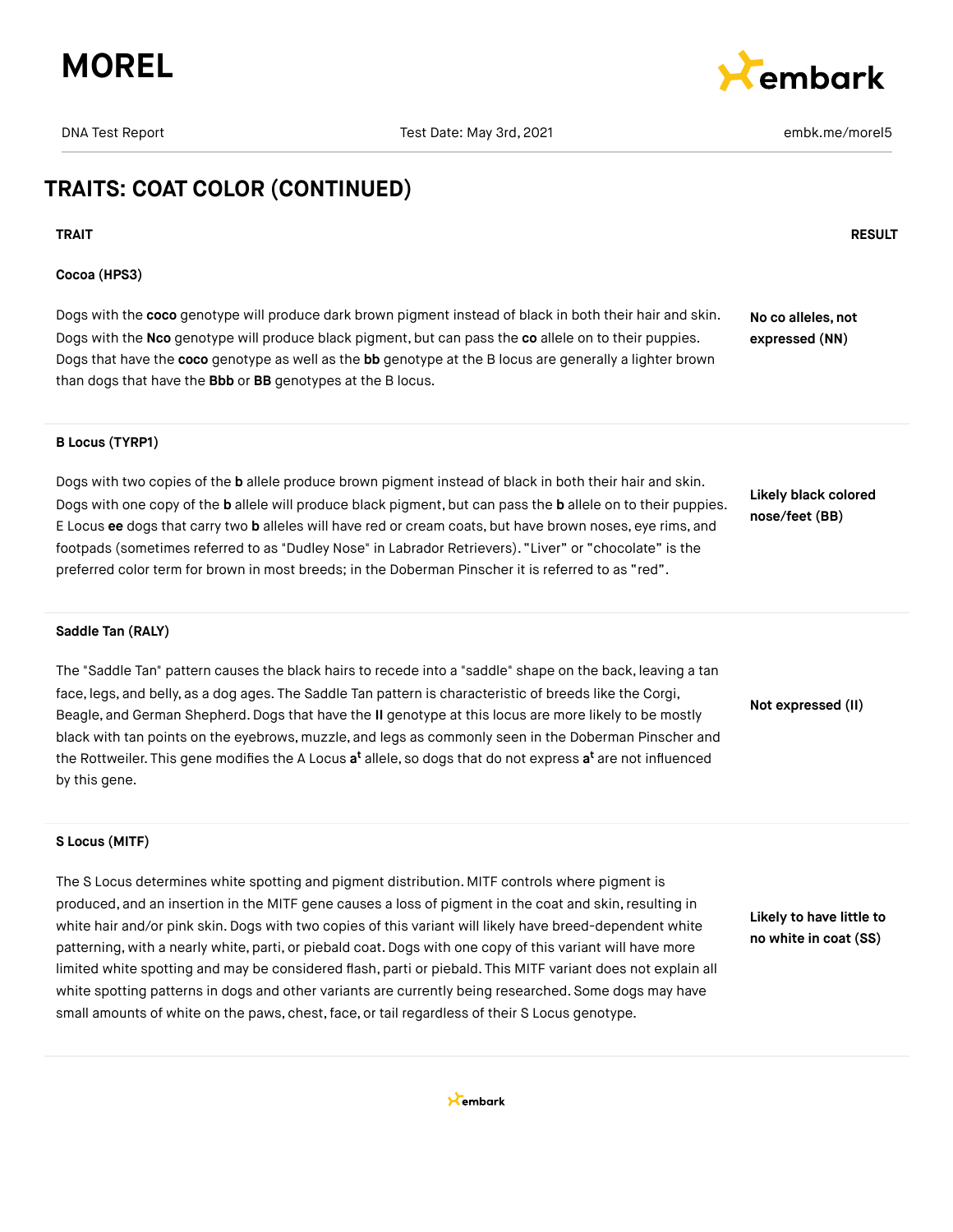



## **TRAITS: COAT COLOR (CONTINUED)**

#### **TRAIT RESULT**

#### **M Locus (PMEL)**

Merle coat patterning is common to several dog breeds including the Australian Shepherd, Catahoula Leopard Dog, and Shetland Sheepdog, among many others. Merle arises from an unstable SINE insertion (which we term the "M\*" allele) that disrupts activity of the pigmentary gene PMEL, leading to mottled or patchy coat color. Dogs with an M<sup>\*</sup>m result are likely to be phenotypically merle or could be "nonexpressing" merle, meaning that the merle pattern is very subtle or not at all evident in their coat. Dogs with an **M\*M\*** result are likely to be phenotypically merle or double merle. Dogs with an **mm** result have no merle alleles and are unlikely to have a merle coat pattern.

Note that Embark does not currently distinguish between the recently described cryptic, atypical, atypical+, classic, and harlequin merle alleles. Our merle test only detects the presence, but not the length of the SINE insertion. We do not recommend making breeding decisions on this result alone. Please pursue further testing for allelic distinction prior to breeding decisions.

#### **R Locus (USH2A) LINKAGE**

The R Locus regulates the presence or absence of the roan coat color pattern. Partial duplication of the USH2A gene is strongly associated with this coat pattern. Dogs with at least one **R** allele will likely have roaning on otherwise uniformly unpigmented white areas. Roan appears in white areas controlled by the S Locus but not in other white or cream areas created by other loci, such as the E Locus with **ee** along with Dilute Red Pigmentation by I Locus (for example, in Samoyeds). Mechanisms for controlling the extent of roaning are currently unknown, and roaning can appear in a uniform or non-uniform pattern. Further, nonuniform roaning may appear as ticked, and not obviously roan. The roan pattern can appear with or without ticking.

**Likely no impact on coat pattern (rr)**

**No merle alleles (mm)**

#### **H Locus (Harlequin)**

This pattern is recognized in Great Danes and causes dogs to have a white coat with patches of darker pigment. A dog with an **Hh** result will be harlequin if they are also **M\*m** or **M\*M\*** at the M Locus and are not **ee** at the E locus.Dogs with a result of **hh** will not be harlequin. This trait is thought to be homozygous lethal; a living dog with an **HH** genotype has never been found.

**No harlequin alleles (hh)**

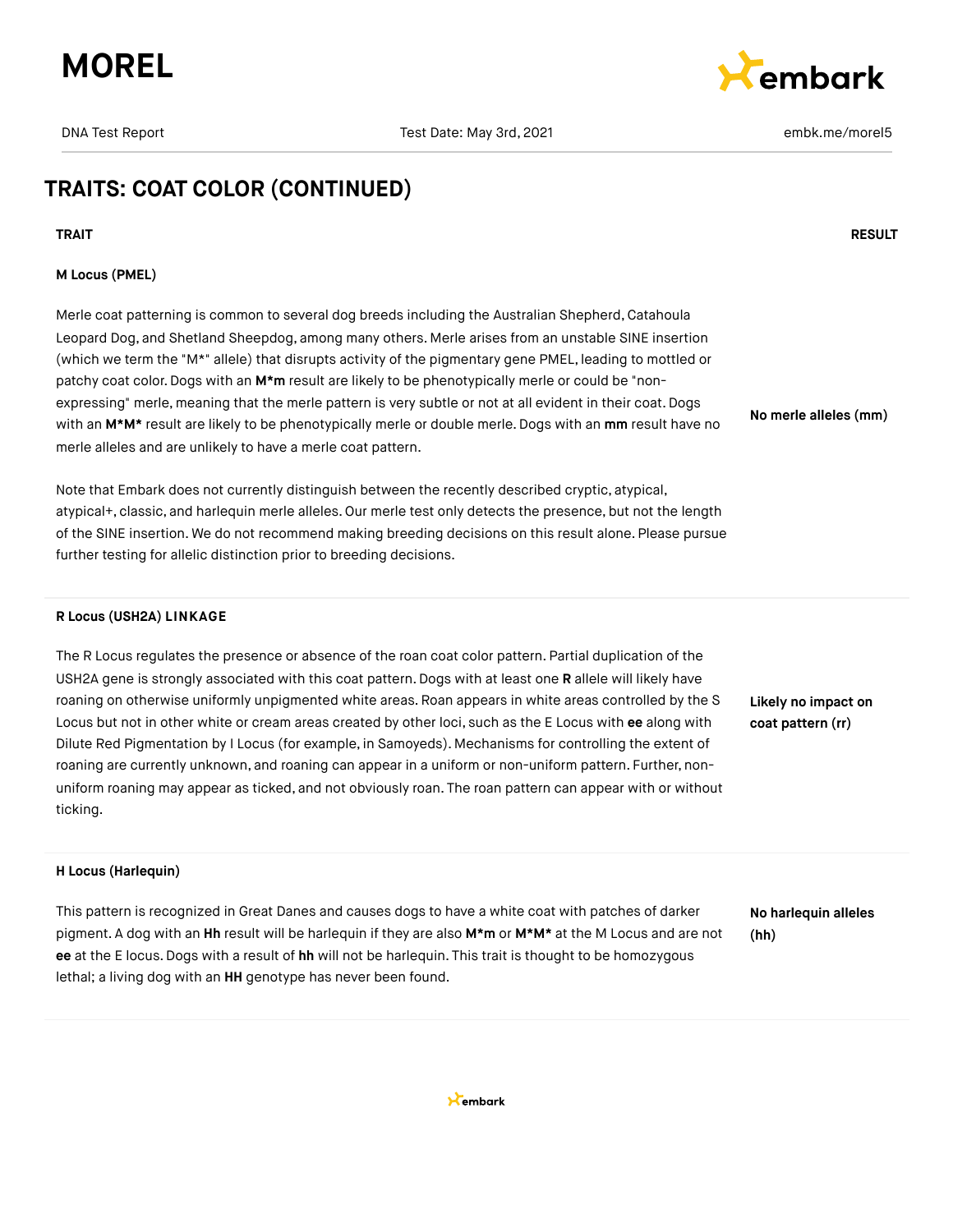



## **TRAITS: OTHER COAT TRAITS**

#### **TRAIT RESULT**

#### **Furnishings (RSPO2) LINKAGE**

Dogs with one or two copies of the **F** allele have "furnishings": the mustache, beard, and eyebrows characteristic of breeds like the Schnauzer, Scottish Terrier, and Wire Haired Dachshund. A dog with two **I** alleles will not have furnishings, which is sometimes called an "improper coat" in breeds where furnishings are part of the breed standard. The mutation is a genetic insertion which we measure indirectly using a linkage test highly correlated with the insertion.

**Likely unfurnished (no mustache, beard, and/or eyebrows) (II)**

#### **Coat Length (FGF5)**

The FGF5 gene is known to affect hair length in many different species, including cats, dogs, mice, and humans. In dogs,the **T** allele confers a long, silky haircoat as observed in the Yorkshire Terrier and the Long Haired Whippet. The ancestral **G** allele causes a shorter coat as seen in the Boxer or the American Staffordshire Terrier. In certain breeds (such as Corgi), the long haircoat is described as "fluff."

**Likely short or midlength coat (GG)**

#### **Shedding (MC5R)**

Dogs with at least one copy of the ancestral **C** allele, like many Labradors and German Shepherd Dogs, are heavy or seasonal shedders, while those with two copies of the **T** allele, including many Boxers, Shih Tzus and Chihuahuas,tend to be lighter shedders.Dogs with furnished/wire-haired coats caused by RSPO2 (the furnishings gene) tend to be low shedders regardless of their genotype at this gene.

#### **Hairlessness (FOXI3) LINKAGE**

A duplication in the FOXI3 gene causes hairlessness over most of the body as well as changes in tooth shape and number. This mutation occurs in Peruvian Inca Orchid, Xoloitzcuintli (Mexican Hairless), and Chinese Crested (other hairless breeds have different mutations). Dogs with the **NDup** genotype are likely to be hairless while dogs with the **NN** genotype are likely to have a normal coat. The **DupDup** genotype has never been observed, suggesting that dogs with that genotype cannot survive to birth. Please note that this is a linkage test, so it may not be as predictive as direct tests of the mutation in some lines.

**Likely heavy/seasonal shedding (CC)**

**Very unlikely to be hairless (NN)**

#### **Hairlessness (SGK3)**

Hairlessness in the American Hairless Terrier arises from a mutation in the SGK3 gene. Dogs with the **ND** genotype are likely to be hairless while dogs with the **NN** genotype are likely to have a normal coat.

**Very unlikely to be hairless (NN)**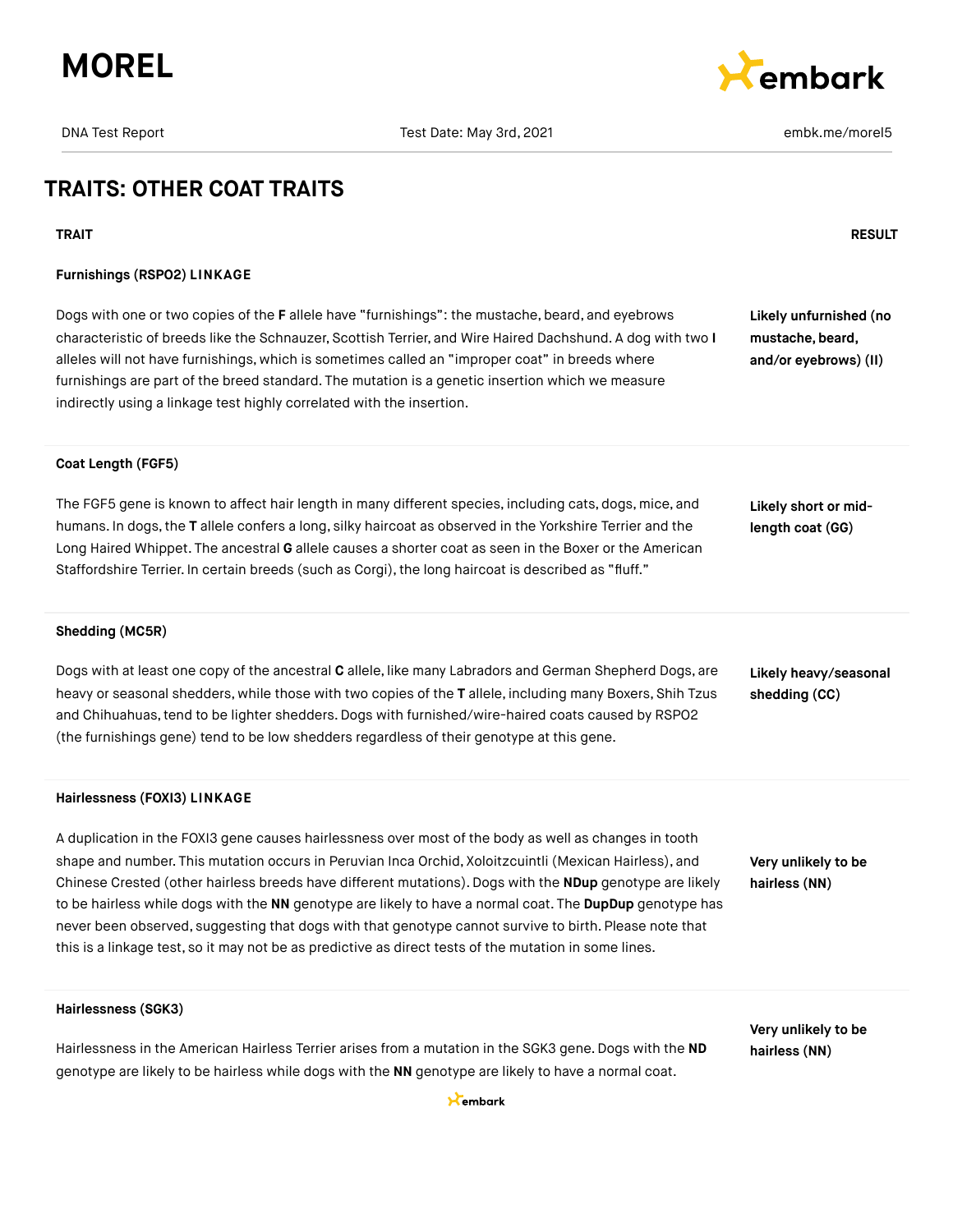



## **TRAITS: OTHER COAT TRAITS (CONTINUED)**

#### **TRAIT RESULT**

#### **Oculocutaneous Albinism Type 2 (SLC45A2) LINKAGE**

Dogs with two copies **DD** of this deletion in the SLC45A2 gene have oculocutaneous albinism (OCA), also known as Doberman Z Factor Albinism, a recessive condition characterized by severely reduced or absent pigment in the eyes, skin, and hair. Affected dogs sometimes suffer from vision problems due to lack of eye pigment (which helps direct and absorb ambient light) and are prone to sunburn. Dogs with a single copy of the deletion **ND** will not be affected but can pass the mutation on to their offspring. This particular mutation can be traced back to a single white Doberman Pinscher born in 1976, and it has only been observed in dogs descended from this individual. Please note that this is a linkage test, so it may not be as predictive as direct tests of the mutation in some lines. **Likely not albino (NN)**

#### **Coat Texture (KRT71)**

Dogs with a long coat and at least one copy of the **T** allele have a wavy or curly coat characteristic of Poodles and Bichon Frises. Dogs with two copies of the ancestral **C** allele are likely to have a straight coat, but there are other factors that can cause a curly coat,for example if they at least one **F** allele for the Furnishings (RSPO2) gene then they are likely to have a curly coat. Dogs with short coats may carry one or two copies of the **T** allele but still have straight coats.

**Likely straight coat (CT)**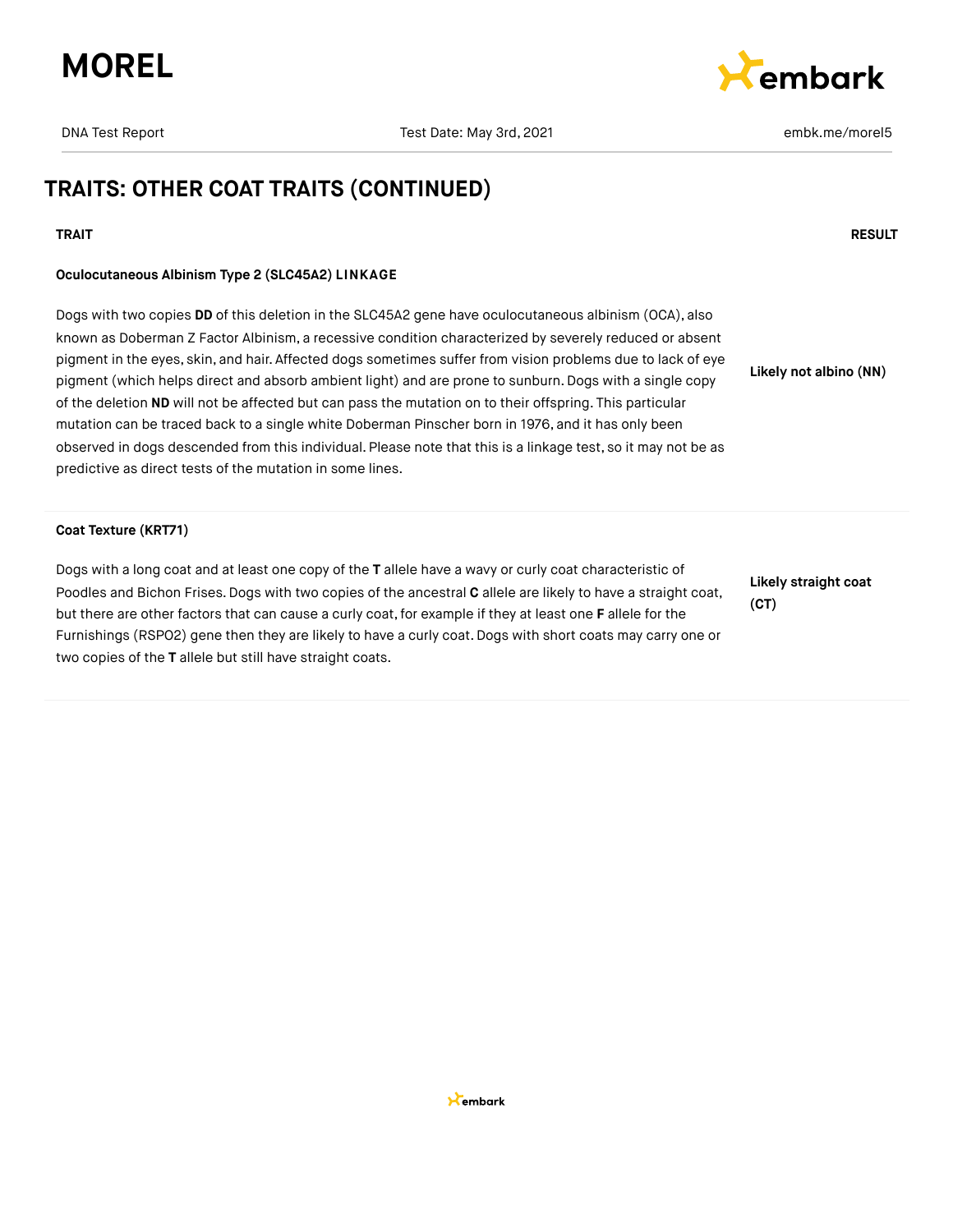



## **TRAITS: OTHER BODY FEATURES**

**TRAIT RESULT**

#### **Muzzle Length (BMP3)**

Dogs in medium-length muzzle (mesocephalic) breeds like Staffordshire Terriers and Labradors, and long muzzle (dolichocephalic) breeds like Whippet and Collie have one, or more commonly two, copies of the ancestral **C** allele.Dogs in many short-length muzzle (brachycephalic) breeds such as the English Bulldog, Pug, and Pekingese have two copies of the derived **A** allele. At least five different genes affect muzzle length in dogs, with BMP3 being the only one with a known causal mutation. For example, the skull shape of some breeds, including the dolichocephalic Scottish Terrier or the brachycephalic Japanese Chin, appear to be caused by other genes. Thus, dogs may have short or long muzzles due to other genetic factors that are not yet known to science.

**Likely medium or long muzzle (CC)**

#### **Tail Length (T)**

Whereas most dogs have two **C** alleles and a long tail, dogs with one **G** allele are likely to have a bobtail, which is an unusually short or absent tail. This mutation causes natural bobtail in many breeds including the Pembroke Welsh Corgi, the Australian Shepherd, and the Brittany Spaniel. Dogs with GG genotypes have not been observed, suggesting that dogs with the **GG** genotype do not survive to birth. Please note that this mutation does not explain every natural bobtail! While certain lineages of Boston Terrier, English Bulldog,Rottweiler, Miniature Schnauzer, Cavalier King Charles Spaniel, and Parson Russell Terrier, and Dobermans are born with a natural bobtail, these breeds do not have this mutation. This suggests that other unknown genetic mutations can also lead to a natural bobtail.

#### **Hind Dewclaws (LMBR1)**

Common in certain breeds such as the Saint Bernard, hind dewclaws are extra, nonfunctional digits located midway between a dog's paw and hock. Dogs with at least one copy of the **T** allele have about a 50% chance of having hind dewclaws.Note that other (currently unknown to science) mutations can also cause hind dewclaws, so some **CC** or **TC** dogs will have hind dewclaws.

**Likely normal-length tail (CC)**

**Unlikely to have hind dew claws (CC)**

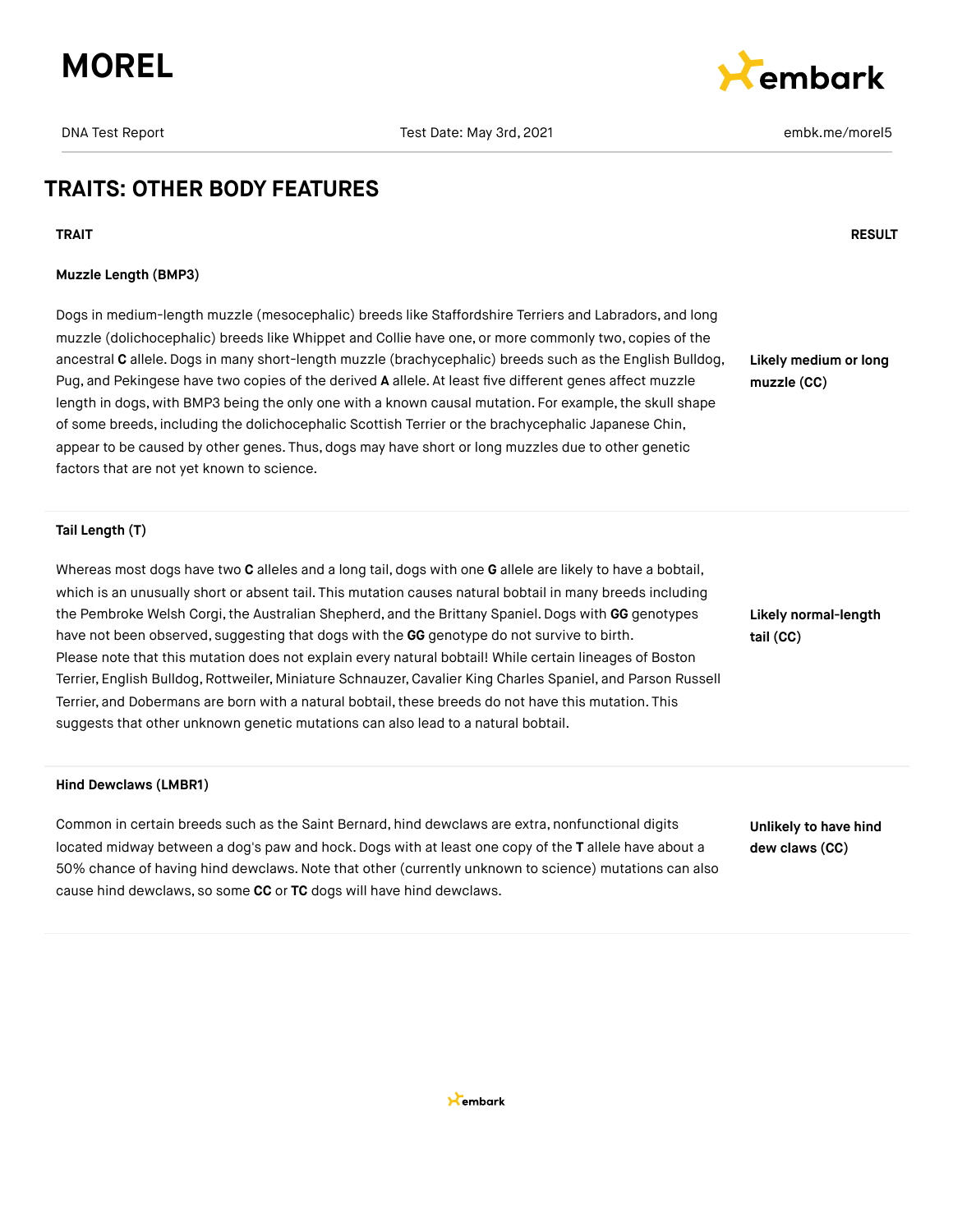



## **TRAITS: OTHER BODY FEATURES (CONTINUED)**

#### **TRAIT RESULT**

#### **Blue Eye Color (ALX4) LINKAGE**

Embark researchers discovered this large duplication associated with blue eyes in Arctic breeds like Siberian Husky as well as tri-colored (non-merle) Australian Shepherds. Dogs with at least one copy of the duplication (**Dup**) are more likely to have at least one blue eye. Some dogs with the duplication may have only one blue eye (complete heterochromia) or may not have blue eyes at all; nevertheless,they can still pass the duplication and the trait to their offspring.**NN** dogs do not carry this duplication, but may have blue eyes due to other factors, such as merle. Please note that this is a linkage test, so it may not be as predictive as direct tests of the mutation in some lines.

**Less likely to have blue eyes (NN)**

#### **Back Muscling & Bulk, Large Breed (ACSL4)**

The **T** allele is associated with heavy muscling along the back and trunk in characteristically "bulky" largebreed dogs including the Saint Bernard, Bernese Mountain Dog, Greater Swiss Mountain Dog, and Rottweiler. The "bulky" **T** allele is absent from leaner shaped large breed dogs like the Great Dane, Irish Wolfhound, and Scottish Deerhound, which are fixed for the ancestral **C** allele.Note that this mutation does not seem to affect muscling in small or even mid-sized dog breeds with notable back muscling, including the American Staffordshire Terrier, Boston Terrier, and the English Bulldog.

**Likely normal muscling (CC)**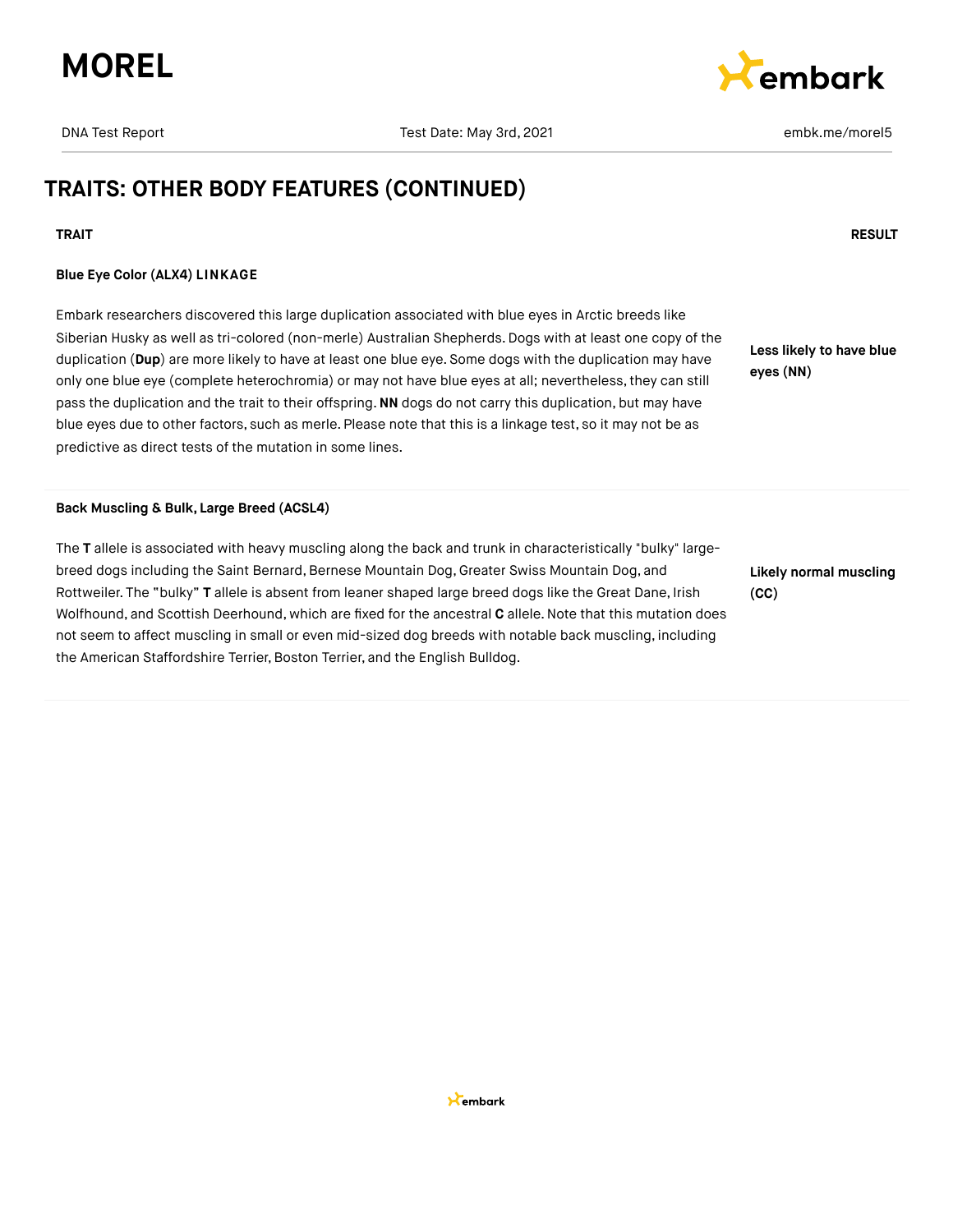



| <b>DNA Test Report</b>                                                 | Test Date: May 3rd, 2021 | embk.me/morel5 |
|------------------------------------------------------------------------|--------------------------|----------------|
| <b>TRAITS: BODY SIZE</b>                                               |                          |                |
| <b>TRAIT</b>                                                           |                          | <b>RESULT</b>  |
| Body Size (IGF1)<br>The I allele is associated with smaller body size. |                          | Larger (NN)    |
|                                                                        |                          |                |
| Body Size (IGFR1)                                                      |                          | Larger (GG)    |
| The A allele is associated with smaller body size.                     |                          |                |
| <b>Body Size (STC2)</b>                                                |                          | Larger (TT)    |
| The A allele is associated with smaller body size.                     |                          |                |
| Body Size (GHR - E191K)                                                |                          | Larger (GG)    |
| The A allele is associated with smaller body size.                     |                          |                |
| Body Size (GHR - P177L)                                                |                          | Larger (CC)    |
| The T allele is associated with smaller body size.                     |                          |                |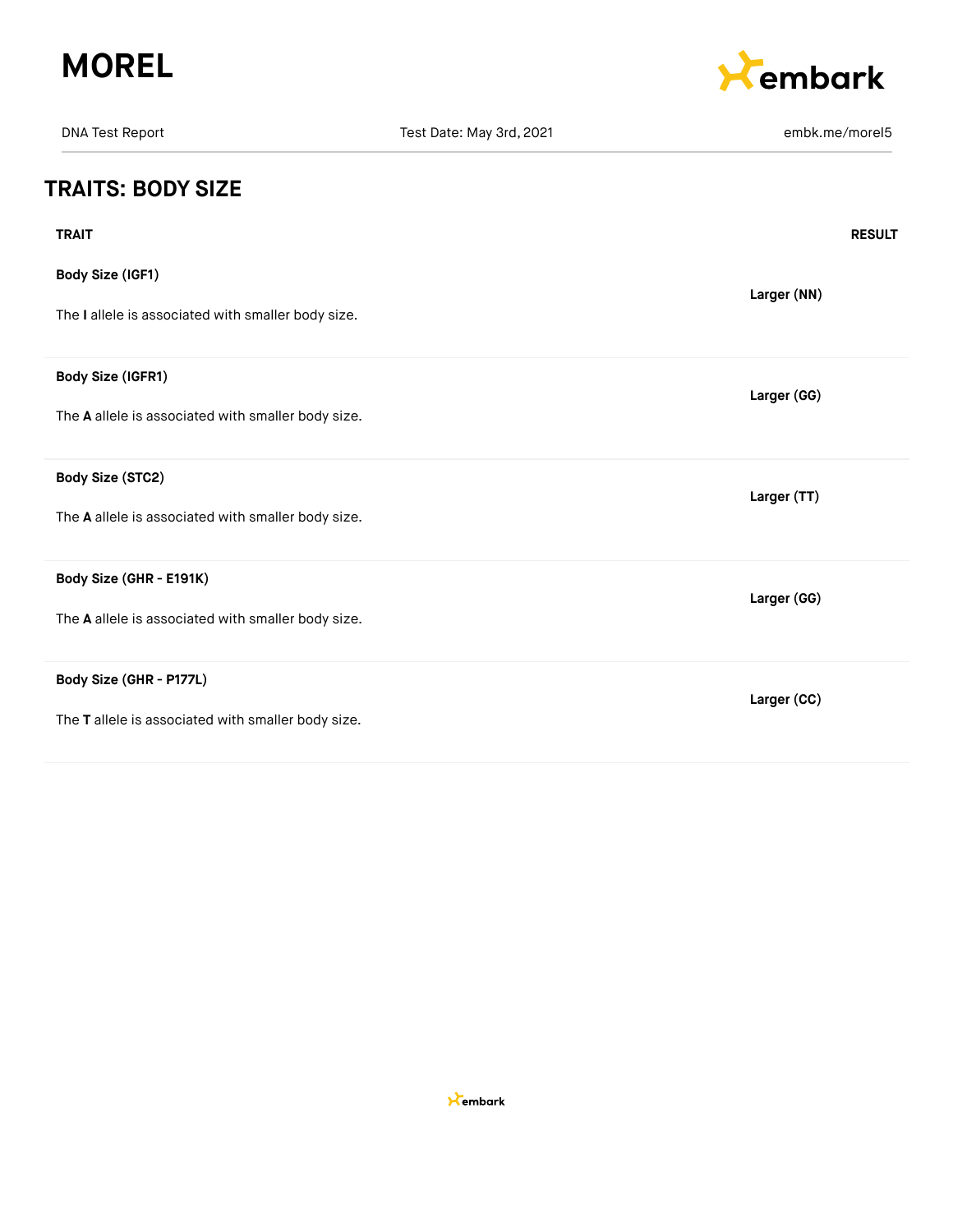

DNA Test Date: May 3rd, 2021 **Example 2018** 2021 **embk.me/morel5** 

embark

## **TRAITS: PERFORMANCE**

**TRAIT RESULT**

#### **Altitude Adaptation (EPAS1)**

This mutation causes dogs to be especially tolerant of low oxygen environments (hypoxia), such as those found at high elevations.Dogs with at least one **A** allele are less susceptible to "altitude sickness." This mutation was originally identified in breeds from high altitude areas such as the Tibetan Mastiff. **Normal altitude tolerance (GG)**

#### **Appetite (POMC) LINKAGE**

This mutation in the POMC gene is found primarily in Labrador and Flat Coated Retrievers.Compared to dogs with no copies of the mutation (**NN**), dogs with one (**ND**) or two (**DD**) copies of the mutation are more likely to have high food motivation, which can cause them to eat excessively, have higher body fat percentage, and be more prone to obesity. Read more about the genetics of POMC, and learn how you can contribute to research, in our blog post [\(https://embarkvet.com/resources/blog/pomc-dogs/\).](https://embarkvet.com/resources/blog/pomc-dogs/) We measure this result using a linkage test. **Normal food motivation (NN)**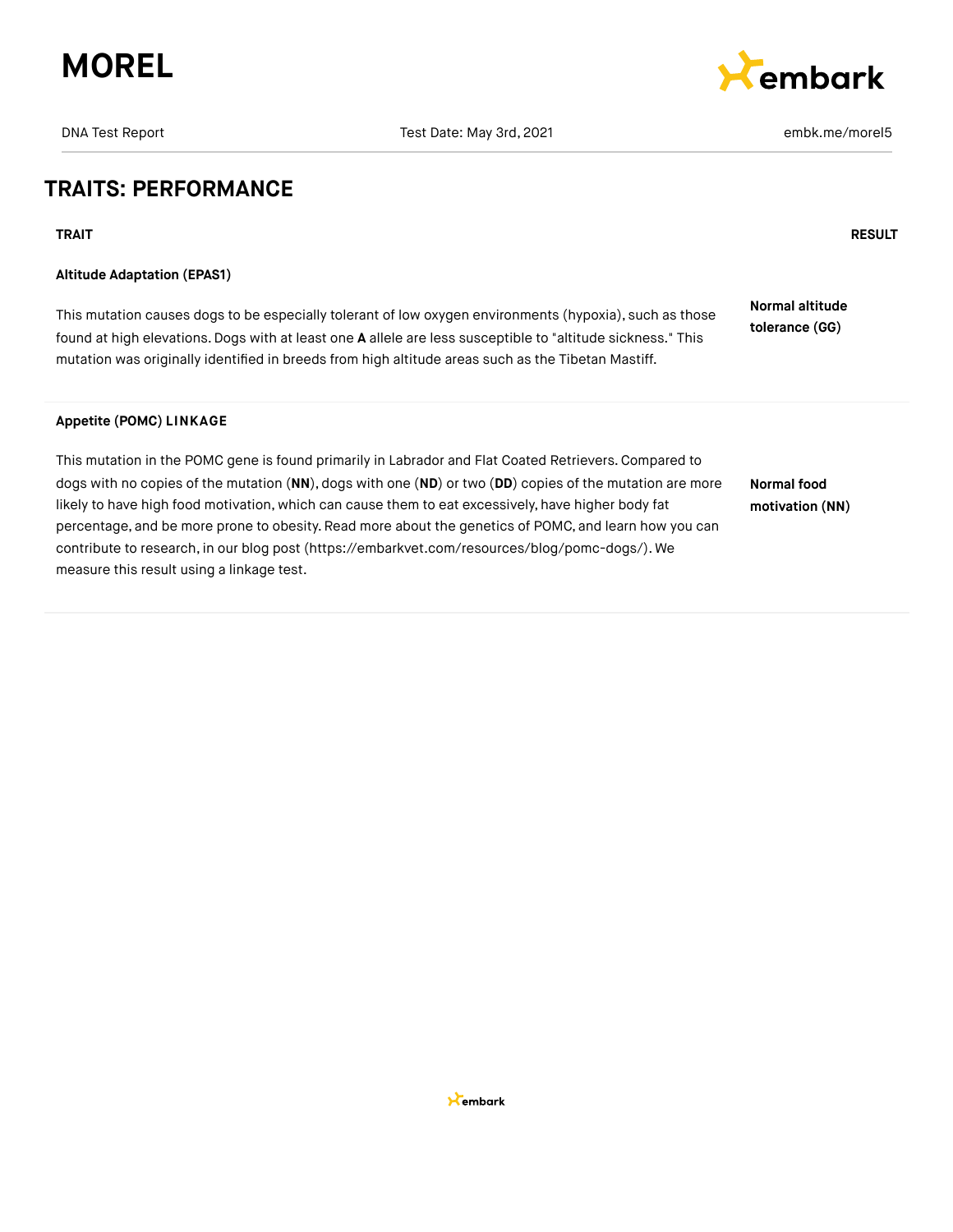



## **CLINICAL TOOLS**

These clinical genetic tools can inform clinical decisions and diagnoses. These tools do not predict increased risk for disease.

#### **Alanine Aminotransferase Activity (GPT)**

Morel's baseline ALT level may be Low Normal  $\mathbf O$ 

#### **Why is this important to your vet?**

Morel has one copy of a variant associated with reduced ALT activity as measured on veterinary blood chemistry panels. Please inform your veterinarian that Morel has this genotype, as ALT is often used as an indicator of liver health and Morel is likely to have a lower than average resting ALT activity. As such, an increase in Morel's ALT activity could be evidence of liver damage, even if it is within normal limits by standard ALT reference ranges.

#### **What is Alanine Aminotransferase Activity?**

Alanine aminotransferase (ALT) is a clinical tool that can be used by veterinarians to better monitor liver health. This result is not associated with liver disease. ALT is one of several values veterinarians measure on routine blood work to evaluate the liver. It is a naturally occurring enzyme located in liver cells that helps break down protein. When the liver is damaged or inflamed, ALT is released into the bloodstream.

#### **How vets diagnose this condition**

Genetic testing is the only way to provide your veterinarian with this clinical tool.

#### **How this condition is treated**

Veterinarians may recommend blood work to establish a baseline ALT value for healthy dogs with one or two copies of this variant.

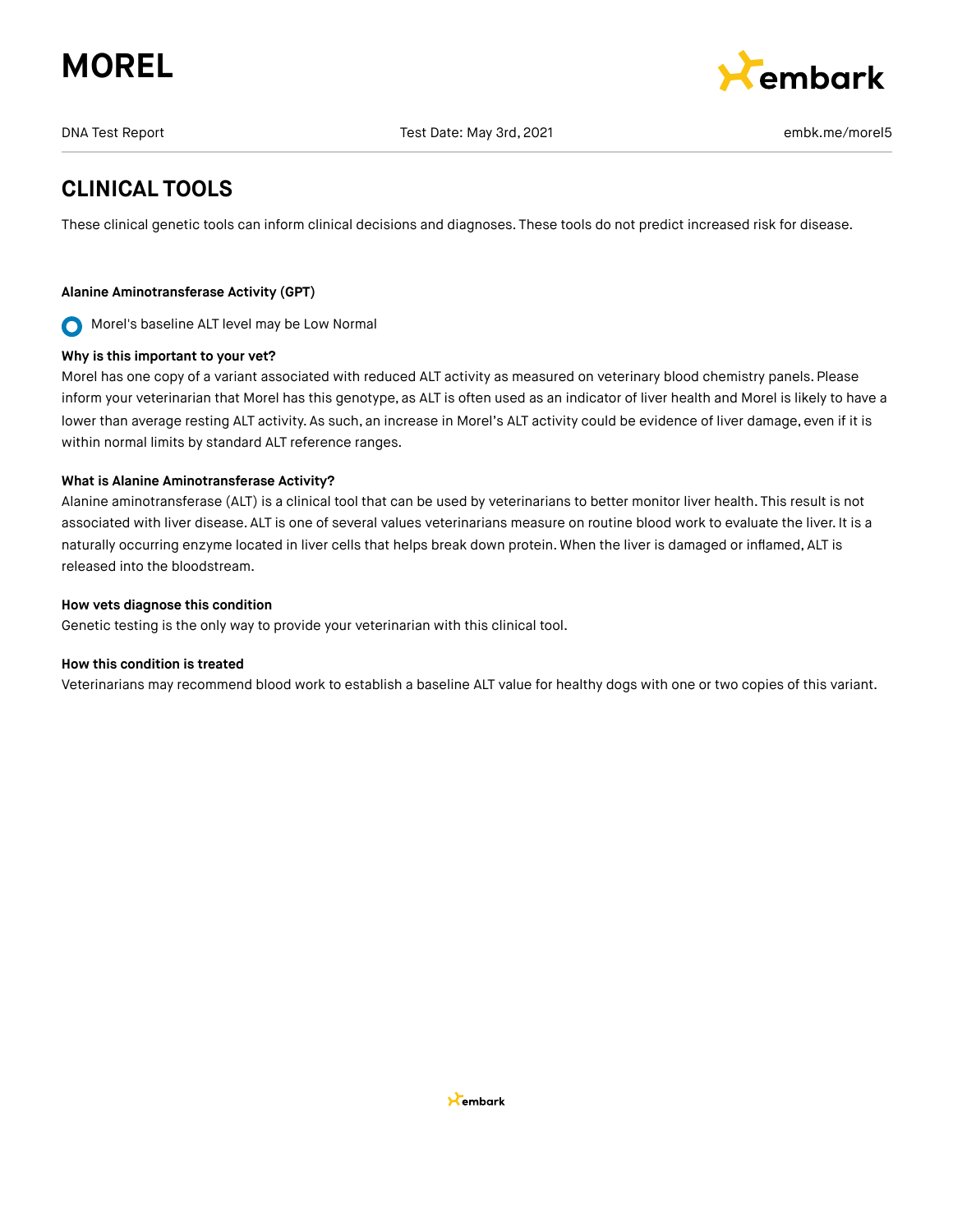



DNA Test Report Test Date: May 3rd, 2021 embk.me/morel5

## **HEALTH REPORT**

#### **How to interpret Morel's genetic health results:**

If Morel inherited any of the variants that we tested, they will be listed at the top of the Health Report section, along with a description of how to interpret this result. We also include all of the variants that we tested Morel for that we did not detect the risk variant for.

#### **A genetic test is not a diagnosis**

This genetic test does not diagnose a disease. Please talk to your vet about your dog's genetic results, or if you think that your pet may have a health condition or disease.



## **Good news!**

Morel is not at increased risk for the genetic health conditions that Embark tests.

| <b>Breed-Relevant Genetic Conditions</b> | 17 variants not detected  |  |
|------------------------------------------|---------------------------|--|
| <b>Additional Genetic Conditions</b>     | 189 variants not detected |  |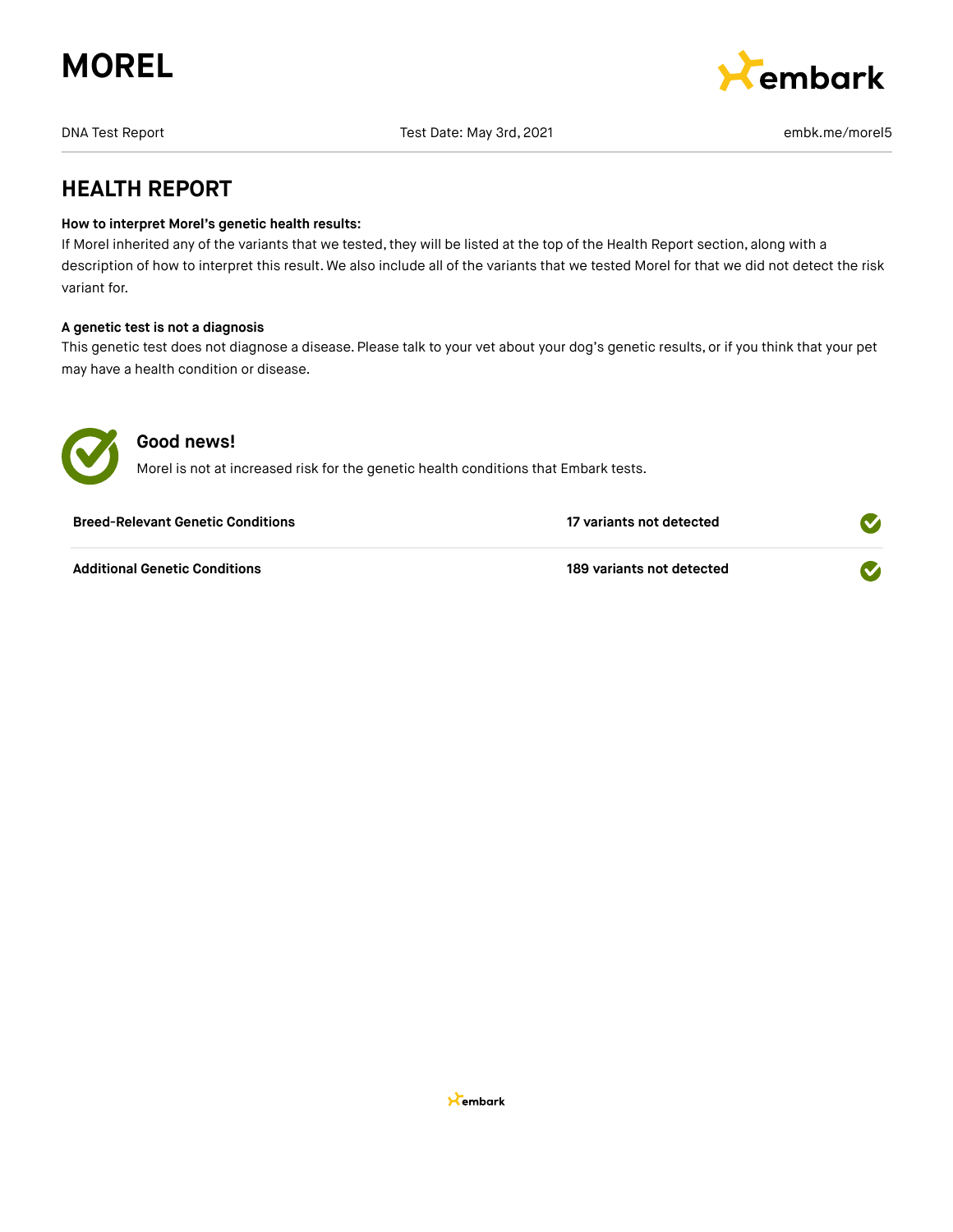



## **BREED-RELEVANT CONDITIONS TESTED**



**Morel did not have the variants that we tested for, that are relevant to his breed:**

- **Canine Elliptocytosis (SPTB Exon 30)**
- **Pyruvate Kinase Deficiency (PKLR Exon 7, Labrador Retriever Variant)**
- **Progressive Retinal Atrophy, prcd (PRCD Exon 1)**
- **Golden Retriever Progressive Retinal Atrophy 2,GR-PRA2 (TTC8)**
- **Progressive Retinal Atrophy, crd4/cord1 (RPGRIP1)**  $\blacktriangledown$
- **Achromatopsia (CNGA3 Exon 7, Labrador Retriever Variant)**  $\blacktriangledown$
- **Macular Corneal Dystrophy, MCD (CHST6)**
- **Hyperuricosuria and Hyperuricemia or Urolithiasis, HUU (SLC2A9)**
- **Alexander Disease (GFAP)**  $\blacktriangledown$
- **Narcolepsy (HCRTR2 Intron 6, Labrador Retriever Variant)**
- **Ullrich-like Congenital Muscular Dystrophy (COL6A3 Exon 10, Labrador Retriever Variant)**  $\boldsymbol{\triangledown}$
- **Centronuclear Myopathy,CNM (PTPLA)**  $\blacktriangledown$
- **Exercise-Induced Collapse, EIC (DNM1)**  $\blacktriangledown$
- **Myotubular Myopathy 1, X-linked Myotubular Myopathy, XL-MTM (MTM1, Labrador Retriever Variant)**
- **Congenital Myasthenic Syndrome,CMS (COLQ, Labrador Retriever Variant)**
- **Hereditary Nasal Parakeratosis,HNPK (SUV39H2)**
- **Skeletal Dysplasia 2, SD2 (COL11A2, Labrador Retriever Variant)**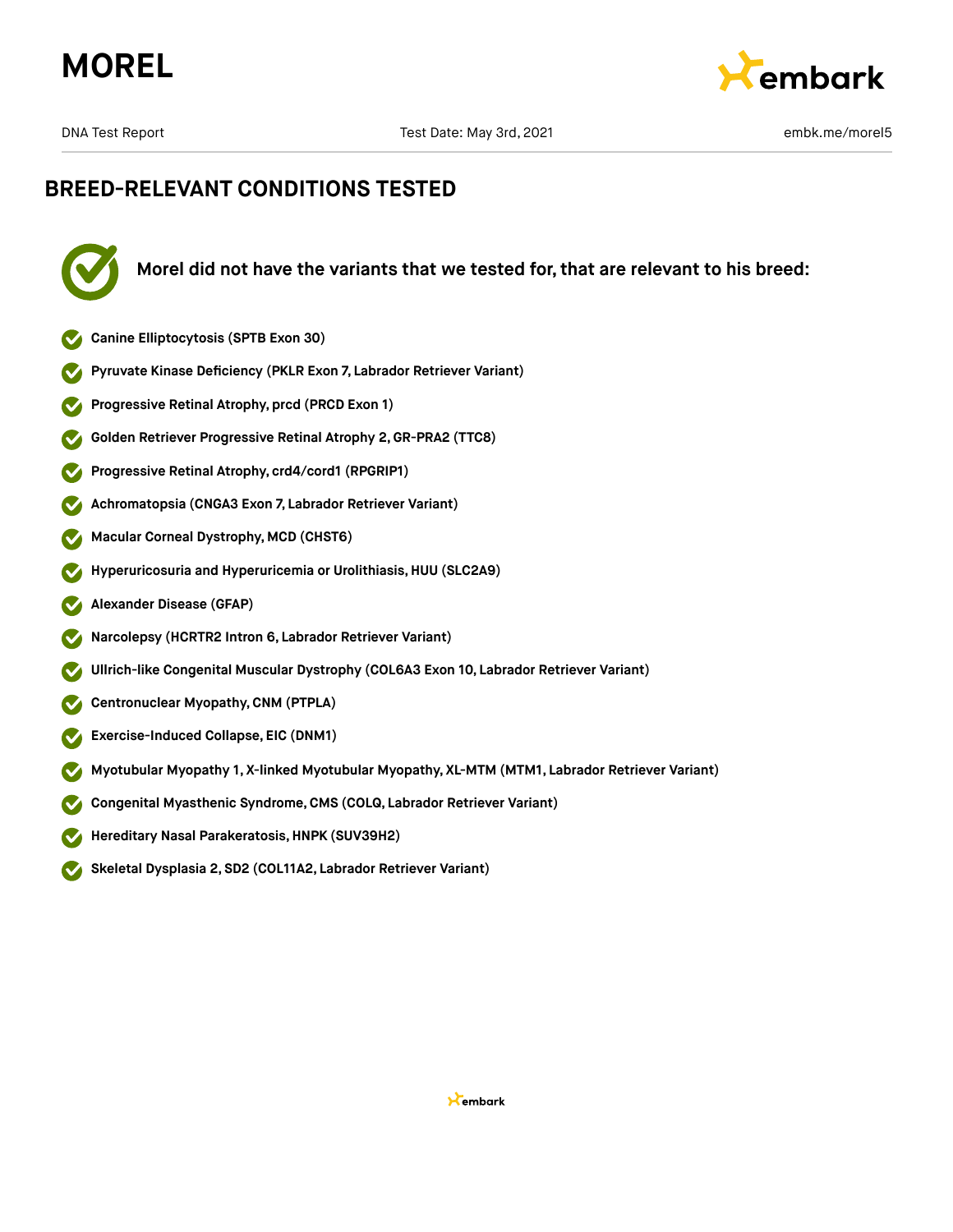



## **ADDITIONAL CONDITIONS TESTED**

**Morel did not have the variants that we tested for, in the following conditions that the potential effect on dogs with Morel's breed may not yet be known.**

- **MDR1 Drug Sensitivity (ABCB1)**
- **P2Y12 Receptor Platelet Disorder (P2Y12)**
- **Factor IX Deficiency, Hemophilia B (F9 Exon 7, Terrier Variant)**
- **Factor IX Deficiency, Hemophilia B (F9 Exon 7, Rhodesian Ridgeback Variant)**
- **Factor VII Deficiency (F7 Exon 5)**
- **Factor VIII Deficiency, Hemophilia A (F8 Exon 10, Boxer Variant)**
- **Factor VIII Deficiency,Hemophilia A (F8 Exon 11,German Shepherd Variant 1)**
- **Factor VIII Deficiency,Hemophilia A (F8 Exon 1, German Shepherd Variant 2)**
- **Thrombopathia (RASGRP1 Exon 5,Basset Hound Variant)**
- **Thrombopathia (RASGRP1 Exon 8, Landseer Variant)**
- **Thrombopathia (RASGRP1 Exon 5, American Eskimo Dog Variant)**
- **Von Willebrand Disease Type III, Type III vWD (VWF Exon 4, Terrier Variant)**
- **Von Willebrand Disease Type III, Type III vWD (VWF Exon 7, Shetland Sheepdog Variant)**
- **Von Willebrand Disease Type I, Type I vWD (VWF)**
- **Von Willebrand Disease Type II, Type II vWD (VWF, Pointer Variant)**
- **Canine Leukocyte Adhesion Deficiency Type I,CLAD I (ITGB2, Setter Variant)**
- **Canine Leukocyte Adhesion Deficiency Type III, CLAD III (FERMT3,German Shepherd Variant)**
- **Congenital Macrothrombocytopenia (TUBB1 Exon 1, Cairn and Norfolk Terrier Variant)**
- **Glanzmann's Thrombasthenia Type I (ITGA2B Exon 13,Great Pyrenees Variant)**
- **Glanzmann's Thrombasthenia Type I (ITGA2B Exon 12,Otterhound Variant)**
- **May-Hegglin Anomaly (MYH9)**
- **Prekallikrein Deficiency (KLKB1 Exon 8)**
- **Pyruvate Kinase Deficiency (PKLR Exon 5,Basenji Variant)**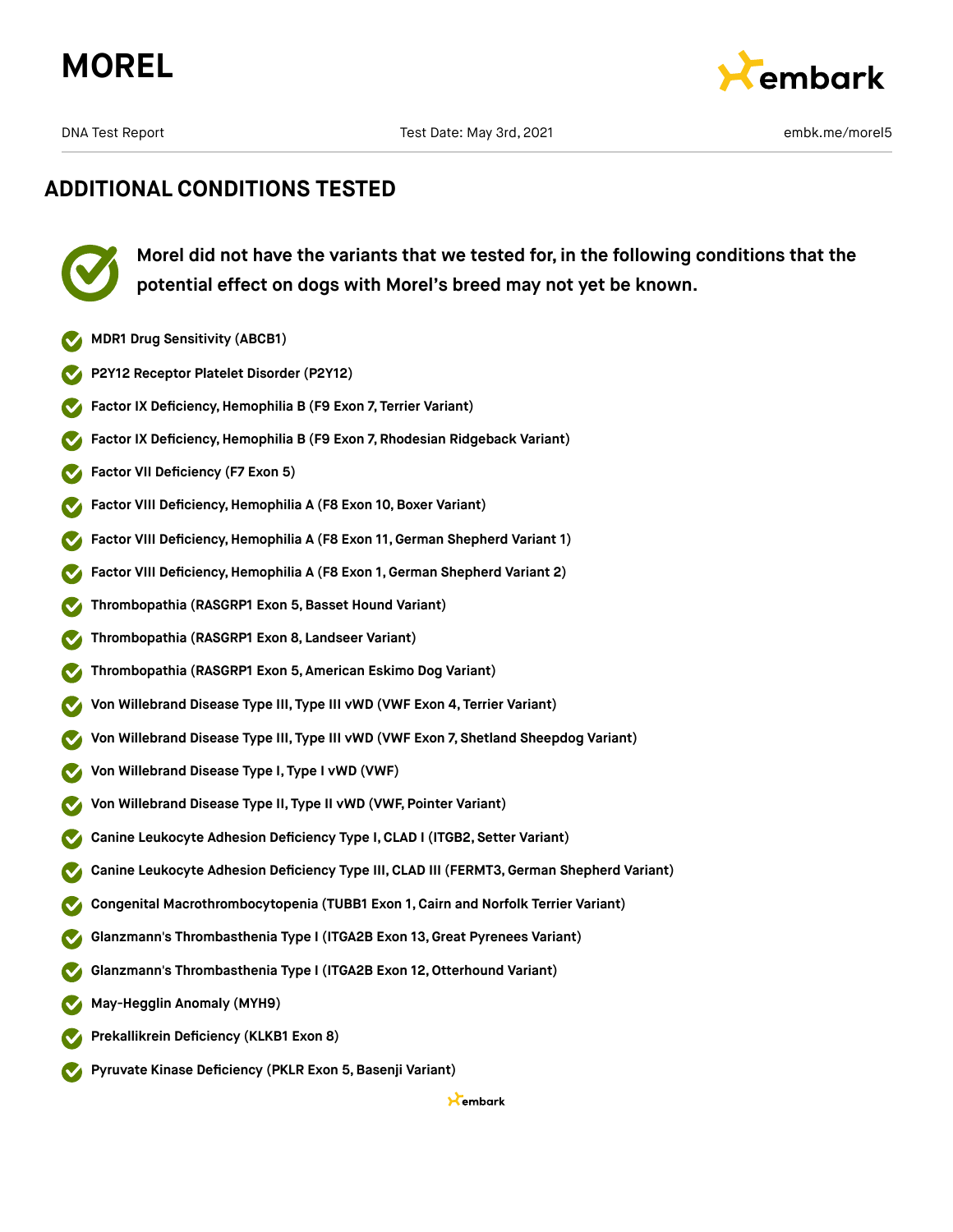



## **ADDITIONAL CONDITIONS TESTED**

- **Pyruvate Kinase Deficiency (PKLR Exon 10, Terrier Variant)**
- **Trapped Neutrophil Syndrome, TNS (VPS13B)**
- **Ligneous Membranitis, LM (PLG)**
- **Platelet Factor X Receptor Deficiency, Scott Syndrome (TMEM16F)**
- **Methemoglobinemia (CYB5R3)**
- **Congenital Hypothyroidism (TPO, Tenterfield Terrier Variant)**
- **Congenital Hypothyroidism (TPO, Rat, Toy,Hairless Terrier Variant)**
- **Complement 3 Deficiency,C3 Deficiency (C3)**
- **Severe Combined Immunodeficiency, SCID (PRKDC, Terrier Variant)**
- **Severe Combined Immunodeficiency, SCID (RAG1, Wetterhoun Variant)**
- **X-linked Severe Combined Immunodeficiency, X-SCID (IL2RG Exon 1, Basset Hound Variant)**
- **X-linked Severe Combined Immunodeficiency, X-SCID (IL2RG,Corgi Variant)**
- **Progressive Retinal Atrophy,rcd1 (PDE6B Exon 21, Irish Setter Variant)**
- **Progressive Retinal Atrophy,rcd3 (PDE6A)**
- **Progressive Retinal Atrophy,CNGA (CNGA1 Exon 9)**
- **Progressive Retinal Atrophy, PRA1 (CNGB1)**
- **Progressive Retinal Atrophy (SAG)**
- **Golden Retriever Progressive Retinal Atrophy 1, GR-PRA1 (SLC4A3)**
- **Progressive Retinal Atrophy, crd1 (PDE6B, American Staffordshire Terrier Variant)**
- **X-Linked Progressive Retinal Atrophy 1, XL-PRA1 (RPGR)**
- **Progressive Retinal Atrophy, PRA3 (FAM161A)**
- **Collie Eye Anomaly,Choroidal Hypoplasia,CEA (NHEJ1)**
- **Day Blindness,Cone Degeneration, Achromatopsia (CNGB3 Exon 6,German Shorthaired Pointer Variant)**
- **Achromatopsia (CNGA3 Exon 7,German Shepherd Variant)**
- **Autosomal Dominant Progressive Retinal Atrophy (RHO)**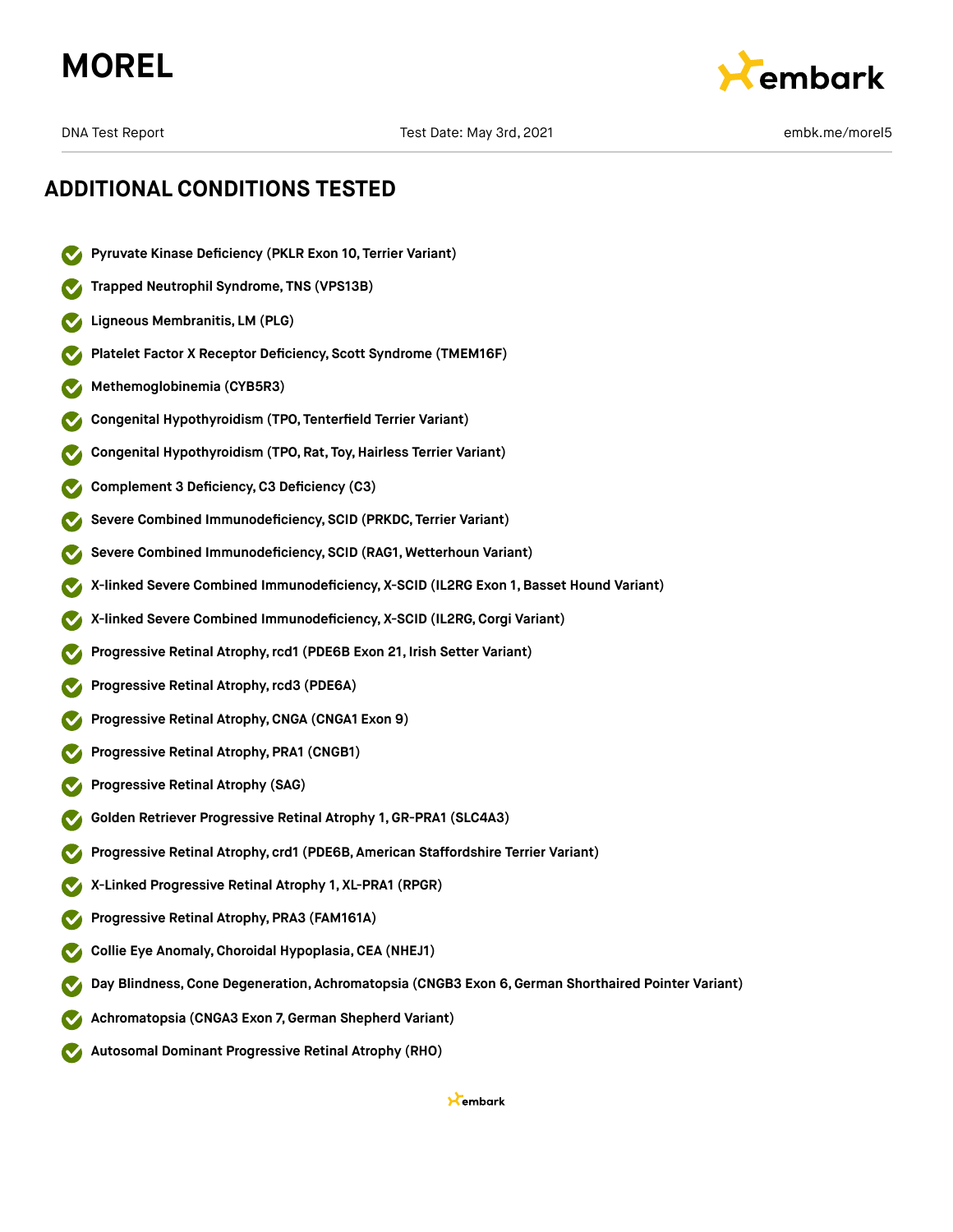



## **ADDITIONAL CONDITIONS TESTED**

- **Canine Multifocal Retinopathy, cmr1 (BEST1 Exon 2)**
- **Canine Multifocal Retinopathy, cmr2 (BEST1 Exon 5,Coton de Tulear Variant)**
- **Canine Multifocal Retinopathy, cmr3 (BEST1 Exon 10 Deletion, Finnish and Swedish Lapphund, Lapponian Herder Variant)**
- **Primary Open Angle Glaucoma (ADAMTS10 Exon 9,Norwegian Elkhound Variant)**
- **Primary Open Angle Glaucoma (ADAMTS10 Exon 17, Beagle Variant)**
- **Primary Open Angle Glaucoma (ADAMTS17 Exon 11,Basset Fauve de Bretagne Variant)**
- **Primary Open Angle Glaucoma and Primary Lens Luxation (ADAMTS17 Exon 2,Chinese Shar-Pei Variant)**
- **Goniodysgenesis and Glaucoma, Pectinate Ligament Dysplasia, PLD (OLFM3)**
- **Hereditary Cataracts, Early-Onset Cataracts, Juvenile Cataracts (HSF4 Exon 9, Australian Shepherd Variant)**
- **Primary Lens Luxation (ADAMTS17)**
- **Congenital Stationary Night Blindness (RPE65,Briard Variant)**
- **Congenital Stationary Night Blindness (LRIT3,Beagle Variant)**
- **2,8-Dihydroxyadenine Urolithiasis, 2,8-DHA Urolithiasis (APRT)**
- **Cystinuria Type I-A (SLC3A1,Newfoundland Variant)**
- **Cystinuria Type II-A (SLC3A1, Australian Cattle Dog Variant)**
- **Cystinuria Type II-B (SLC7A9, Miniature Pinscher Variant)**
- **Polycystic Kidney Disease, PKD (PKD1)**
- **Primary Hyperoxaluria (AGXT)**
- **Protein Losing Nephropathy, PLN (NPHS1)**
- **X-Linked Hereditary Nephropathy, XLHN (COL4A5 Exon 35, Samoyed Variant 2)**
- **Autosomal Recessive Hereditary Nephropathy, Familial Nephropathy, ARHN (COL4A4 Exon 3,Cocker Spaniel Variant)**
- **Primary Ciliary Dyskinesia, PCD (CCDC39 Exon 3,Old English Sheepdog Variant)**
- **Primary Ciliary Dyskinesia, PCD (NME5, Alaskan Malamute Variant)**
- **Congenital Keratoconjunctivitis Sicca and Ichthyosiform Dermatosis, Dry Eye Curly Coat Syndrome, CKCSID (FAM83H Exon 5)**
- **X-linked Ectodermal Dysplasia, Anhidrotic Ectodermal Dysplasia, XHED (EDA Intron 8)**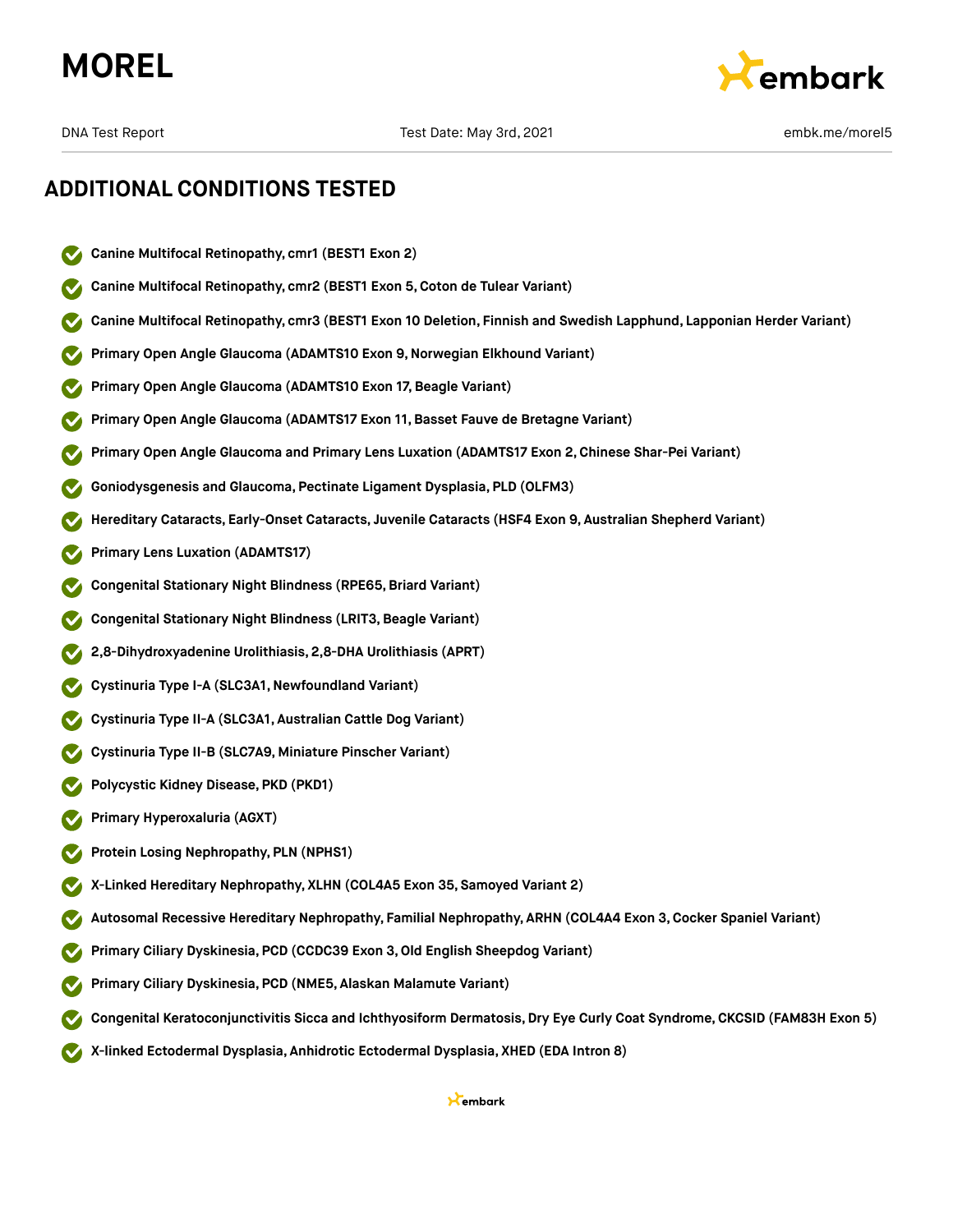



## **ADDITIONAL CONDITIONS TESTED**

- **Renal Cystadenocarcinoma and Nodular Dermatofibrosis, RCND (FLCN Exon 7)**
- **Canine Fucosidosis (FUCA1)**
- **Glycogen Storage Disease Type II, Pompe's Disease,GSD II (GAA, Finnish and Swedish Lapphund, Lapponian Herder Variant)**
- **Glycogen Storage Disease Type IA, Von Gierke Disease,GSD IA (G6PC, Maltese Variant)**
- **Glycogen Storage Disease Type IIIA,GSD IIIA (AGL,Curly Coated Retriever Variant)**
- **Mucopolysaccharidosis Type IIIA, Sanfilippo Syndrome Type A, MPS IIIA (SGSH Exon 6,Dachshund Variant)**
- **Mucopolysaccharidosis Type IIIA, Sanfilippo Syndrome Type A, MPS IIIA (SGSH Exon 6,New Zealand Huntaway Variant)**
- **Mucopolysaccharidosis Type VII, Sly Syndrome, MPS VII (GUSB Exon 5, Terrier Brasileiro Variant)**
- **Mucopolysaccharidosis Type VII, Sly Syndrome, MPS VII (GUSB Exon 3,German Shepherd Variant)**
- **Glycogen storage disease Type VII, Phosphofructokinase Deficiency, PFK Deficiency (PFKM, Whippet and English Springer Spaniel Variant)**
- **Glycogen storage disease Type VII, Phosphofructokinase Deficiency, PFK Deficiency (PFKM, Wachtelhund Variant)**
- **Lagotto Storage Disease (ATG4D)**
- **Neuronal Ceroid Lipofuscinosis 1,NCL 1 (PPT1 Exon 8,Dachshund Variant 1)**
- **Neuronal Ceroid Lipofuscinosis 2,NCL 2 (TPP1 Exon 4,Dachshund Variant 2)**
- **Neuronal Ceroid Lipofuscinosis,Cerebellar Ataxia,NCL4A (ARSG Exon 2, American Staffordshire Terrier Variant)**
- **Neuronal Ceroid Lipofuscinosis 5,NCL 5 (CLN5 Exon 4 SNP, Border Collie Variant)**
- **Neuronal Ceroid Lipofuscinosis 6,NCL 6 (CLN6 Exon 7, Australian Shepherd Variant)**
- **Neuronal Ceroid Lipofuscinosis 8,NCL 8 (CLN8 Exon 2, English Setter Variant)**
- **Neuronal Ceroid Lipofuscinosis 7,NCL 7 (MFSD8,Chihuahua and Chinese Crested Variant)**
- **Neuronal Ceroid Lipofuscinosis 8,NCL 8 (CLN8, Australian Shepherd Variant)**
- **Neuronal Ceroid Lipofuscinosis 10,NCL 10 (CTSD Exon 5, American Bulldog Variant)**
- **Neuronal Ceroid Lipofuscinosis 5,NCL 5 (CLN5 Exon 4 Deletion,Golden Retriever Variant)**
- **Adult-Onset Neuronal Ceroid Lipofuscinosis,NCL A,NCL 12 (ATP13A2, Tibetan Terrier Variant)**
- **Late-Onset Neuronal Ceroid Lipofuscinosis,NCL 12 (ATP13A2, Australian Cattle Dog Variant)**
- **GM1 Gangliosidosis (GLB1 Exon 15, Shiba Inu Variant)**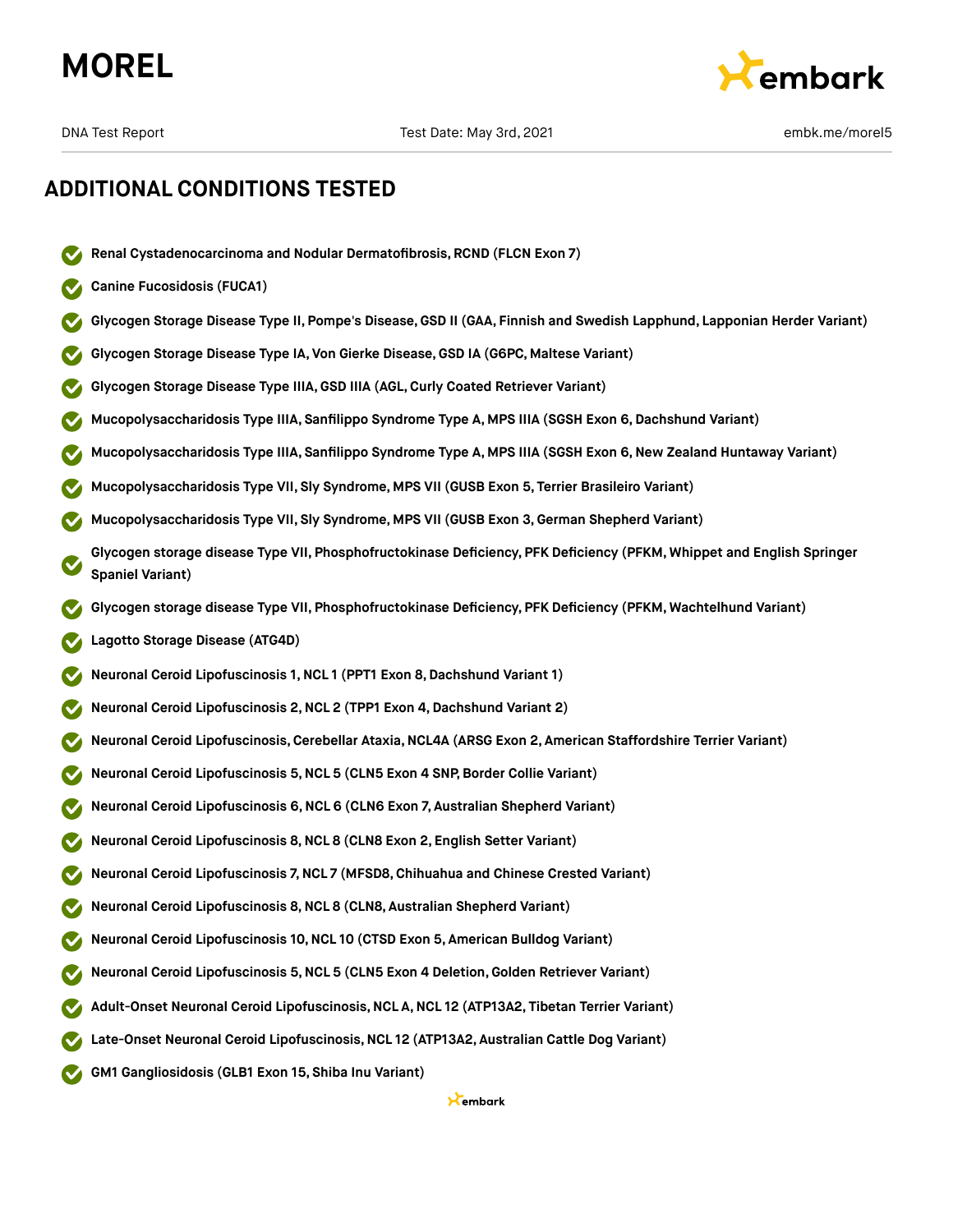



## **ADDITIONAL CONDITIONS TESTED**

- **GM1 Gangliosidosis (GLB1 Exon 15, Alaskan Husky Variant)**
- **GM1 Gangliosidosis (GLB1 Exon 2, Portuguese Water Dog Variant)**
- **GM2 Gangliosidosis (HEXB, Poodle Variant)**
- **GM2 Gangliosidosis (HEXA, Japanese Chin Variant)**
- **Globoid Cell Leukodystrophy, Krabbe disease (GALC Exon 5, Terrier Variant)**
- **Autosomal Recessive Amelogenesis Imperfecta, Familial Enamel Hypoplasia (ENAM Deletion, Italian Greyhound Variant)**
- **Autosomal Recessive Amelogenesis Imperfecta, Familial Enamel Hypoplasia (ENAM SNP, Parson Russell Terrier Variant)**
- **Persistent Mullerian Duct Syndrome, PMDS (AMHR2)**
- **Deafness and Vestibular Syndrome of Dobermans, DVDob,DINGS (MYO7A)**
- **Shar-Pei Autoinflammatory Disease, SPAID, Shar-Pei Fever (MTBP)**
- **Neonatal Interstitial Lung Disease (LAMP3)**
- **Alaskan Husky Encephalopathy, Subacute Necrotizing Encephalomyelopathy (SLC19A3)**
- **Cerebellar Abiotrophy,Neonatal Cerebellar Cortical Degeneration,NCCD (SPTBN2,Beagle Variant)**
- **Cerebellar Ataxia, Progressive Early-Onset Cerebellar Ataxia (SEL1L, Finnish Hound Variant)**
- **Cerebellar Hypoplasia (VLDLR, Eurasier Variant)**
- **Spinocerebellar Ataxia, Late-Onset Ataxia, LoSCA (CAPN1)**
- **Spinocerebellar Ataxia with Myokymia and/or Seizures (KCNJ10)**
- **Hereditary Ataxia,Cerebellar Degeneration (RAB24,Old English Sheepdog and Gordon Setter Variant)**
- **Benign Familial Juvenile Epilepsy, Remitting Focal Epilepsy (LGI2)**
- **Degenerative Myelopathy,DM (SOD1A)**
- **Fetal-Onset Neonatal Neuroaxonal Dystrophy (MFN2,Giant Schnauzer Variant)**
- **Hypomyelination and Tremors (FNIP2, Weimaraner Variant)**
- **Shaking Puppy Syndrome, X-linked Generalized Tremor Syndrome (PLP1, English Springer Spaniel Variant)**
- **Neuroaxonal Dystrophy,NAD (TECPR2, Spanish Water Dog Variant)**
- **Neuroaxonal Dystrophy,NAD (VPS11, Rottweiler Variant)**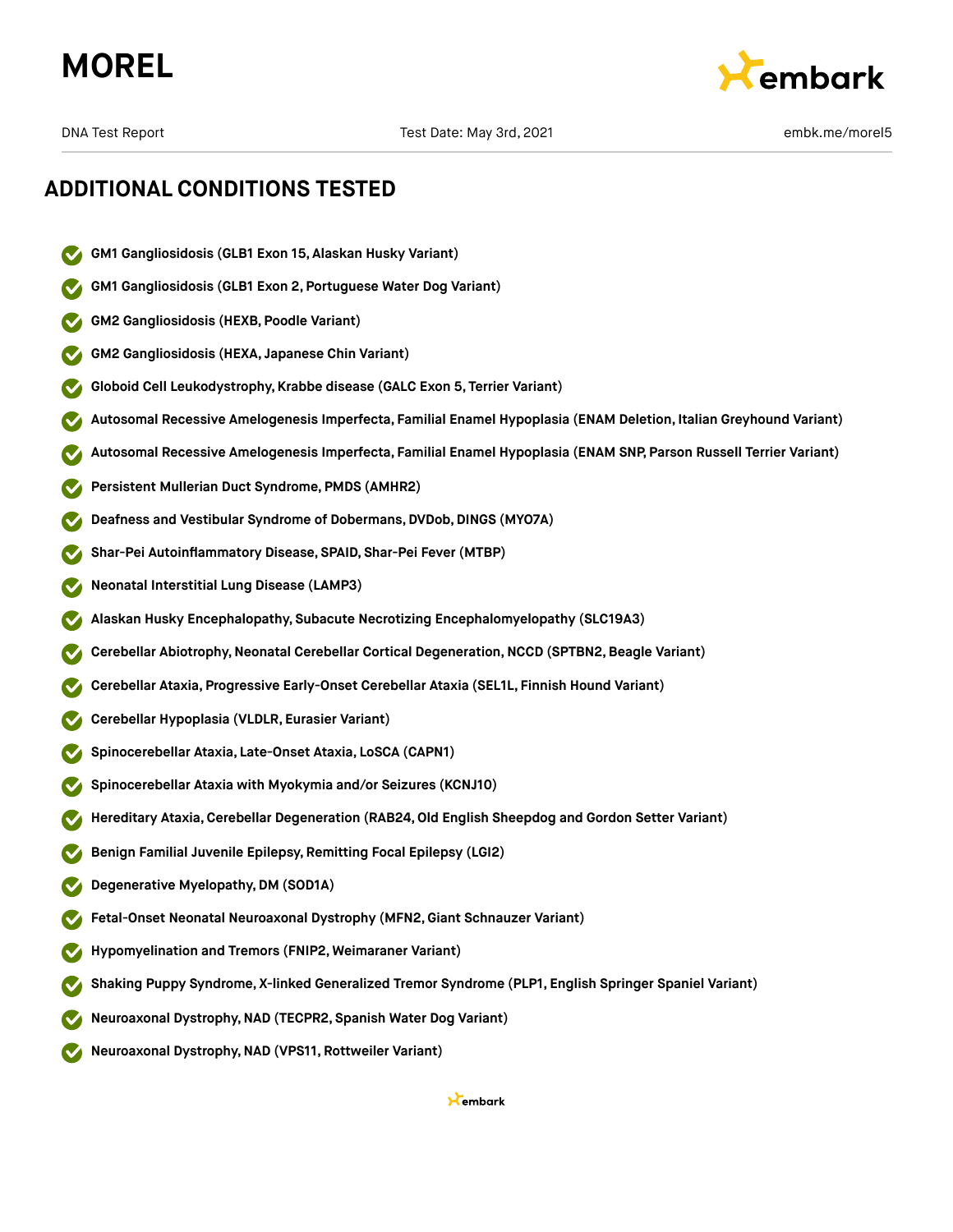



## **ADDITIONAL CONDITIONS TESTED**

- **L-2-Hydroxyglutaricaciduria, L2HGA (L2HGDH, Staffordshire Bull Terrier Variant)**
- **Neonatal Encephalopathy with Seizures, NEWS (ATF2)**
- **Alaskan Malamute Polyneuropathy, AMPN (NDRG1 SNP)**
- **Narcolepsy (HCRTR2 Exon 1,Dachshund Variant)**
- **Progressive Neuronal Abiotrophy,Canine Multiple System Degeneration,CMSD (SERAC1 Exon 15, Kerry Blue Terrier Variant)**
- **Progressive Neuronal Abiotrophy,Canine Multiple System Degeneration,CMSD (SERAC1 Exon 4, Chinese Crested Variant)**
- **Juvenile Laryngeal Paralysis and Polyneuropathy, Polyneuropathy with Ocular Abnormalities and Neuronal Vacuolation, POANV (RAB3GAP1, Rottweiler Variant)**
- **Hereditary Sensory Autonomic Neuropathy, Acral Mutilation Syndrome, AMS (GDNF-AS, Spaniel and Pointer Variant)**
- **Sensory Neuropathy (FAM134B, Border Collie Variant)**
- **Juvenile-Onset Polyneuropathy, Leonberger Polyneuropathy 1, LPN1 (LPN1, ARHGEF10)**
- **Juvenile Myoclonic Epilepsy (DIRAS1)**
- **Juvenile-Onset Polyneuropathy, Leonberger Polyneuropathy 2, LPN2 (GJA9)**
- **Spongy Degeneration with Cerebellar Ataxia 1, SDCA1, SeSAME/EAST Syndrome (KCNJ10)**
- **Spongy Degeneration with Cerebellar Ataxia 2, SDCA2 (ATP1B2)**
- **Dilated Cardiomyopathy,DCM1 (PDK4,Doberman Pinscher Variant 1)**
- **Dilated Cardiomyopathy, DCM2 (TTN, Doberman Pinscher Variant 2)**
- **Long QT Syndrome (KCNQ1)**
- **Cardiomyopathy and Juvenile Mortality (YARS2)**
- **Muscular Dystrophy (DMD,Cavalier King Charles Spaniel Variant 1)**
- **Muscular Dystrophy (DMD,Golden Retriever Variant)**
- **Limb Girdle Muscular Dystrophy (SGCD, Boston Terrier Variant)**
- **Inherited Myopathy of Great Danes (BIN1)**
- **Myostatin Deficiency,Bully Whippet Syndrome (MSTN)**
- **Myotonia Congenita (CLCN1 Exon 7, Miniature Schnauzer Variant)**
- **Myotonia Congenita (CLCN1 Exon 23, Australian Cattle Dog Variant)**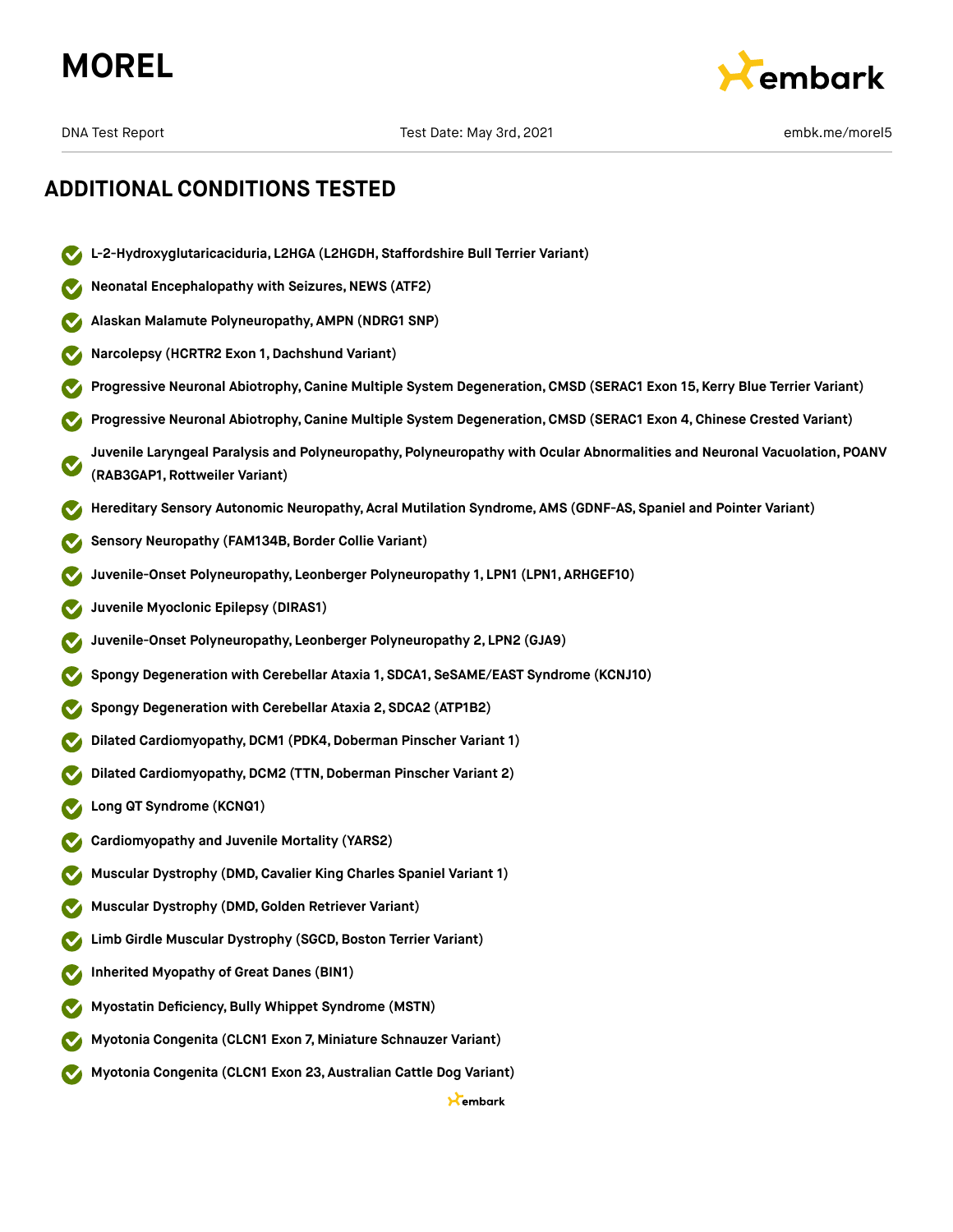# **MOREL**



## **ADDITIONAL CONDITIONS TESTED**

- **Inflammatory Myopathy (SLC25A12)**
- **Hypocatalasia, Acatalasemia (CAT)**
- **Pyruvate Dehydrogenase Deficiency (PDP1, Spaniel Variant)**
- **Malignant Hyperthermia (RYR1)**
- **Imerslund-Grasbeck Syndrome, Selective Cobalamin Malabsorption (CUBN Exon 53,Border Collie Variant)**
- **Imerslund-Grasbeck Syndrome, Selective Cobalamin Malabsorption (CUBN Exon 8,Beagle Variant)**
- **Inherited Selected Cobalamin Malabsorption with Proteinuria (CUBN, Komondor Variant)**
- **Lundehund Syndrome (LEPREL1)**
- **Congenital Myasthenic Syndrome,CMS (CHAT,Old Danish Pointing Dog Variant)**
- **Congenital Myasthenic Syndrome,CMS (CHRNE, Jack Russell Terrier Variant)**
- **Congenital Myasthenic Syndrome,CMS (COLQ, Golden Retriever Variant)**
- **Myasthenia Gravis-Like Syndrome (CHRNE,Heideterrier Variant)**
- **Episodic Falling Syndrome (BCAN)**
- **Paroxysmal Dyskinesia, PxD (PIGN)**
- **Demyelinating Polyneuropathy (SBF2/MTRM13)**
- **Dystrophic Epidermolysis Bullosa (COL7A1,Golden Retriever Variant)**
- **Dystrophic Epidermolysis Bullosa (COL7A1,Central Asian Shepherd Dog Variant)**
- **Ectodermal Dysplasia, Skin Fragility Syndrome (PKP1, Chesapeake Bay Retriever Variant)**
- **Ichthyosis, Epidermolytic Hyperkeratosis (KRT10, Terrier Variant)**
- **Ichthyosis, ICH1 (PNPLA1,Golden Retriever Variant)**
- **Ichthyosis (SLC27A4,Great Dane Variant)**
- **Ichthyosis (NIPAL4, American Bulldog Variant)**
- **Hereditary Footpad Hyperkeratosis (FAM83G, Terrier and Kromfohrlander Variant)**
- **Hereditary Footpad Hyperkeratosis (DSG1, Rottweiler Variant)**
- **Musladin-Lueke Syndrome, MLS (ADAMTSL2)**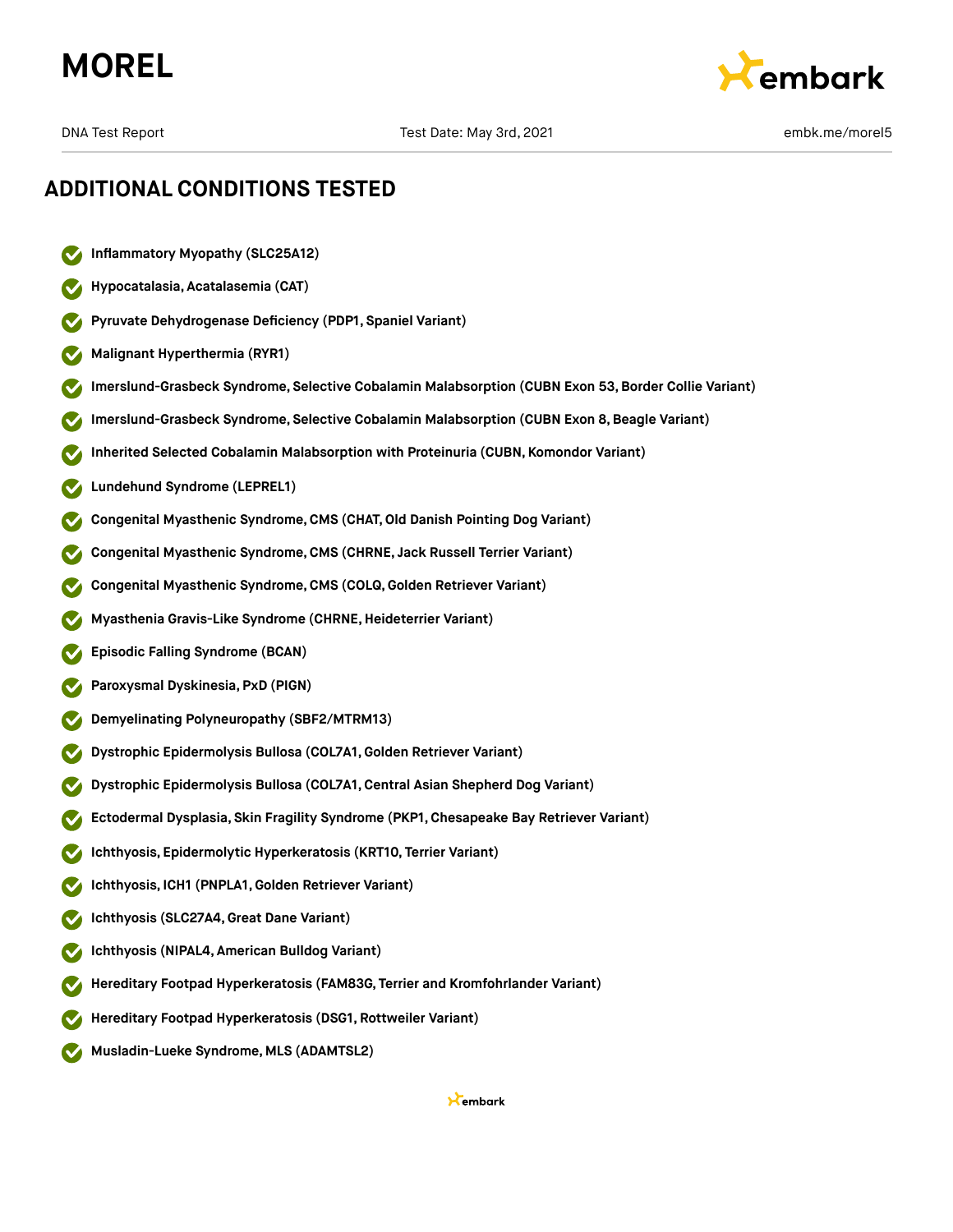



## **ADDITIONAL CONDITIONS TESTED**

- **Oculocutaneous Albinism,OCA (SLC45A2, Small Breed Variant)**  $\boldsymbol{\triangledown}$
- **Bald Thigh Syndrome (IGFBP5)**  $\checkmark$
- **Lethal Acrodermatitis, LAD (MKLN1)**  $\checkmark$
- **Ehlers Danlos (ADAMTS2,Doberman Pinscher Variant)**  $\boldsymbol{\mathcal{J}}$
- **Cleft Lip and/or Cleft Palate (ADAMTS20,Nova Scotia Duck Tolling Retriever Variant)**  $\blacktriangledown$
- **Hereditary Vitamin D-Resistant Rickets (VDR)**
- **Osteogenesis Imperfecta,Brittle Bone Disease (COL1A2,Beagle Variant)**
- **Osteogenesis Imperfecta,Brittle Bone Disease (SERPINH1, Dachshund Variant)**
- **Osteogenesis Imperfecta,Brittle Bone Disease (COL1A1,Golden Retriever Variant)**
- **Osteochondrodysplasia, Skeletal Dwarfism (SLC13A1, Poodle Variant)**
- **Craniomandibular Osteopathy,CMO (SLC37A2)**  $\blacktriangledown$
- **Raine Syndrome,Canine Dental Hypomineralization Syndrome (FAM20C)**  $\blacktriangledown$
- **Chondrodystrophy and Intervertebral Disc Disease,CDDY/IVDD, Type I IVDD (FGF4 retrogene CFA12)**  $\blacktriangledown$
- **Chondrodystrophy** (ITGA10, Norwegian Elkhound and Karelian Bear Dog Variant)